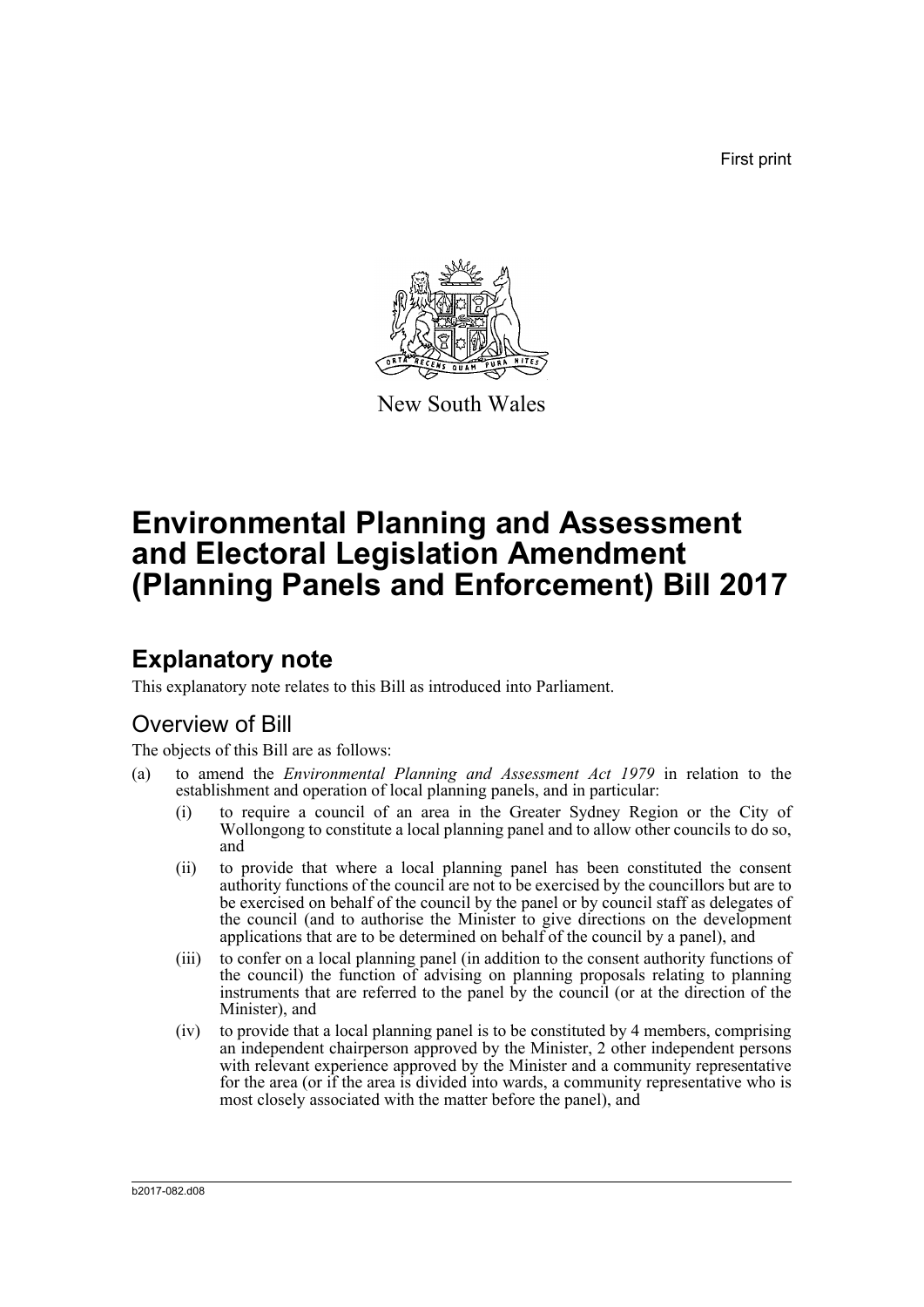- (v) to enable the Minister to approve of individual persons to be appointed to a local planning panel or to approve of a panel of persons from whom a member is to be selected, and
- (vi) to make provision relating to the members and procedure of a local planning panel that is similar to the provision made in relation to regional panels, and
- (vii) to provide that existing local panels (called independent hearing and assessment panels) established as at 1 September 2017 are continued until 1 March 2018 and taken to be local planning panels under the proposed Act,
- (b) to amend the *Environmental Planning and Assessment Regulation 2000* to make ancillary provisions relating to the exercise by a local planning panel of the consent authority functions of the council,
- (c) to amend the *Environmental Planning and Assessment Act 1979* and *State Environmental Planning Policy (State and Regional Development) 2011*:
	- (i) to change the general threshold for regional panels to exercise the consent authority functions of a council from development exceeding \$20 million in capital investment value to development exceeding \$30 million in capital investment value, and
	- (ii) to transfer that threshold and other relevant thresholds relating to the jurisdiction of regional panels from the Act to the State Environmental Planning Policy,
- (d) to amend the *Parliamentary Electorates and Elections Act 1912* to authorise the Electoral Commission to institute proceedings for offences under the *Local Government Act 1993* in connection with the conduct of local government elections and to exercise its investigative powers under the *Election Funding, Expenditure and Disclosures Act 1981* for that purpose,
- (e) to amend the *Local Government Act 1993* to extend the time for bringing criminal proceedings for an offence under the *Local Government Act 1993* in connection with the conduct of local government elections after the commencement of the proposed Act from 12 months to 3 years after the alleged commission of the offence.

# Outline of provisions

**Clause 1** sets out the name (also called the short title) of the proposed Act.

**Clause 2** provides for the commencement of the proposed Act.

**Schedule 1** (except items [4] and [11]) contains the amendments to the *Environmental Planning and Assessment Act 1979* set out in paragraph (a) of the Overview.

**Schedule 2** contains the amendment to the *Environmental Planning and Assessment Regulation 2000* set out in paragraph (b) of the Overview.

**Schedule 1 [4] and [11]** and **Schedule 3** contain the amendments to the *Environmental Planning and Assessment Act 1979* and *State Environmental Planning Policy (State and Regional Development) 2011* set out in paragraph (c) of the Overview.

**Schedule 4** contains the amendment to the *Parliamentary Electorates and Elections Act 1912* set out in paragraph (d) of the Overview.

**Schedule 5** contains the amendment to the *Local Government Act 1993* set out in paragraph (e) of the Overview.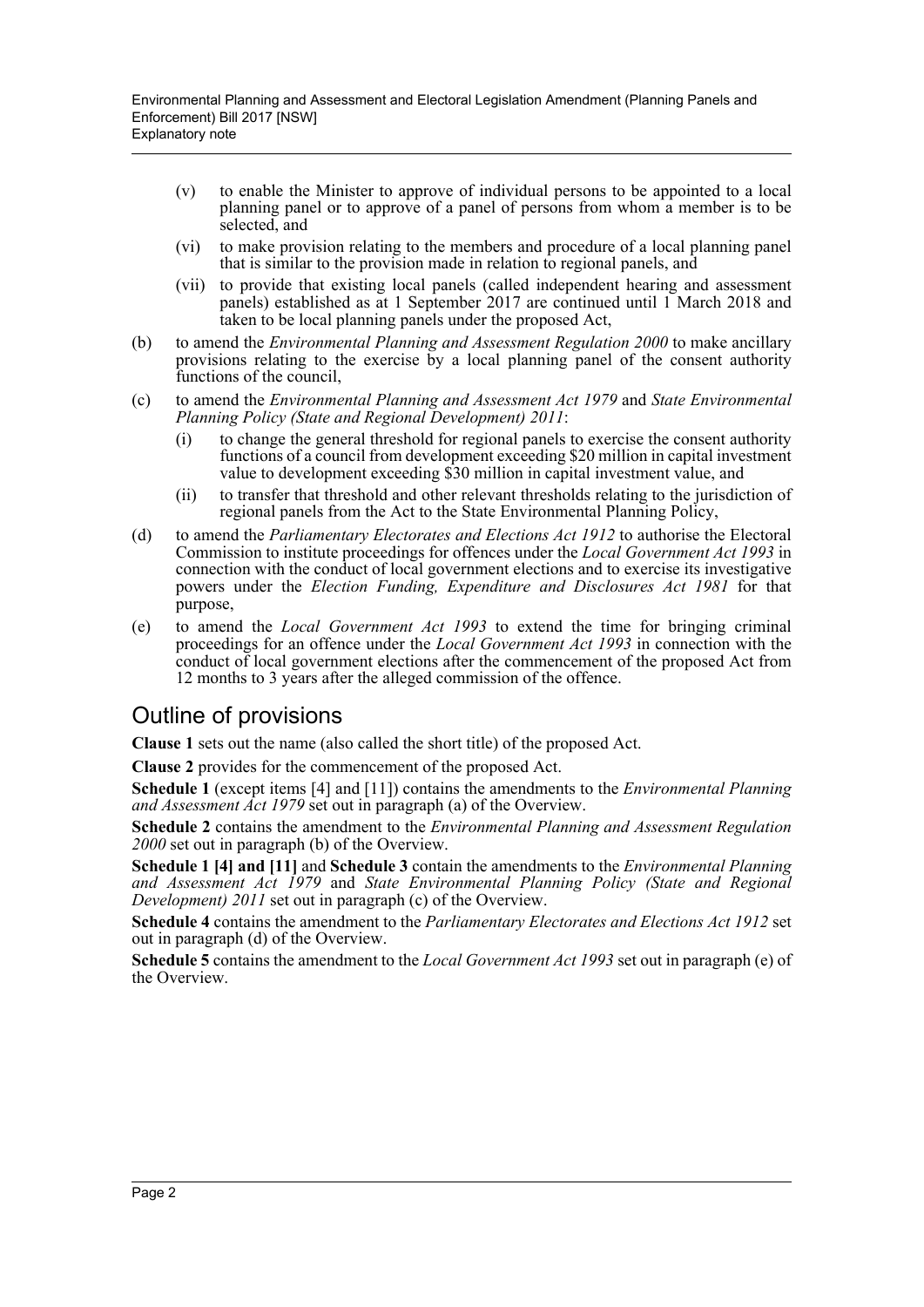First print



New South Wales

# **Environmental Planning and Assessment and Electoral Legislation Amendment (Planning Panels and Enforcement) Bill 2017**

# **Contents**

|                   |                |                                                                                                         | Page |
|-------------------|----------------|---------------------------------------------------------------------------------------------------------|------|
|                   | 1              | Name of Act                                                                                             | 2    |
|                   | $\overline{2}$ | Commencement                                                                                            | 2    |
| Schedule 1        |                | Amendment of Environmental Planning and Assessment Act 1979<br><b>No 203</b>                            | 3    |
| <b>Schedule 2</b> |                | <b>Amendment of Environmental Planning and Assessment</b><br><b>Regulation 2000</b>                     | 13   |
| <b>Schedule 3</b> |                | <b>Amendment of State Environmental Planning Policy (State and</b><br><b>Regional Development) 2011</b> | 14   |
| Schedule 4        |                | <b>Amendment of Parliamentary Electorates and Elections Act 1912</b><br>No 41                           | 18   |
| <b>Schedule 5</b> |                | <b>Amendment of Local Government Act 1993 No 30</b>                                                     | 19   |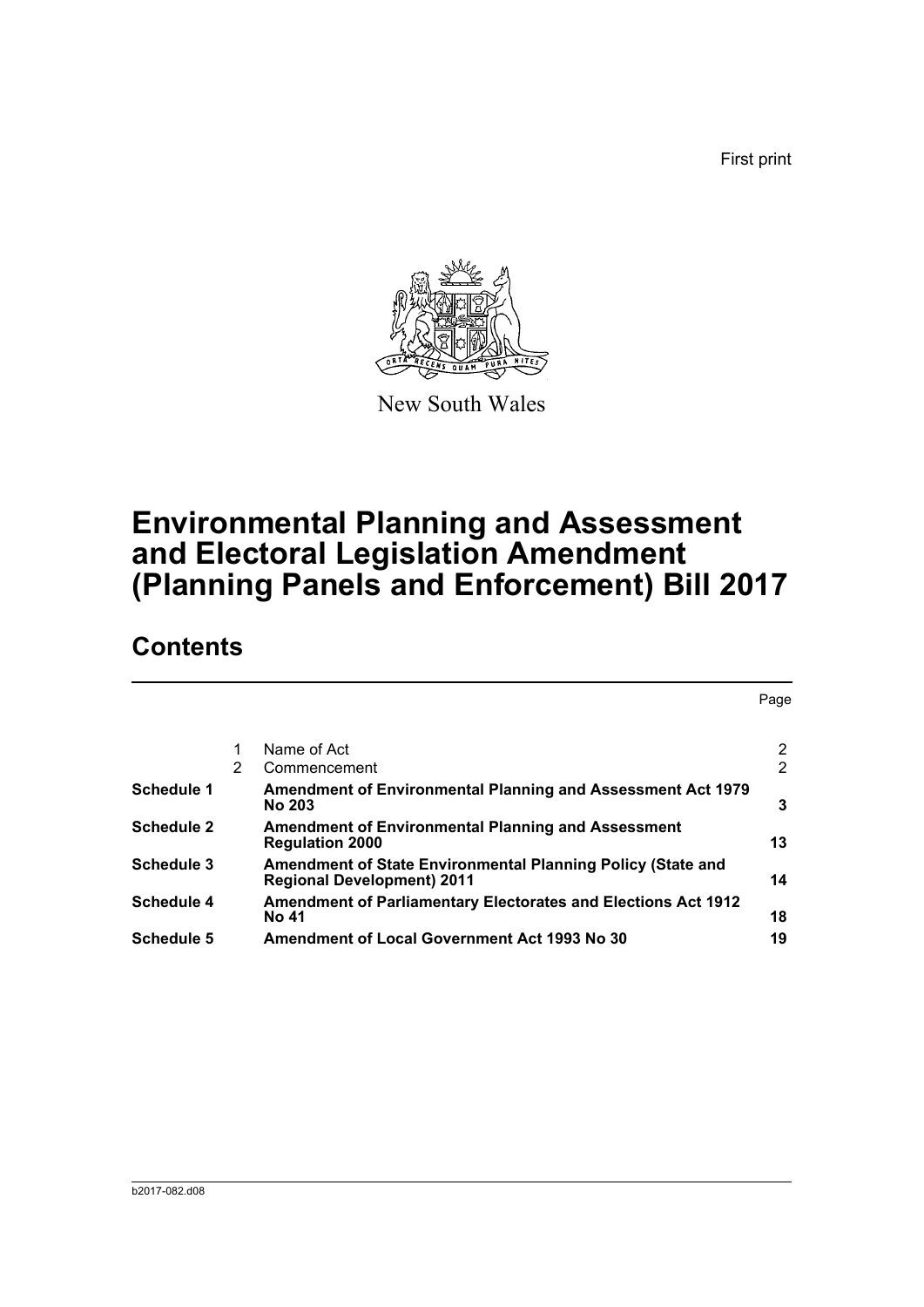

New South Wales

# **Environmental Planning and Assessment and Electoral Legislation Amendment (Planning Panels and Enforcement) Bill 2017**

No , 2017

## **A Bill for**

An Act to amend the *Environmental Planning and Assessment Act 1979* and instruments under that Act with respect to local and regional planning panels; and to amend the *Parliamentary Electorates and Elections Act 1912* and the *Local Government Act 1993* with respect to the enforcement of local government election requirements.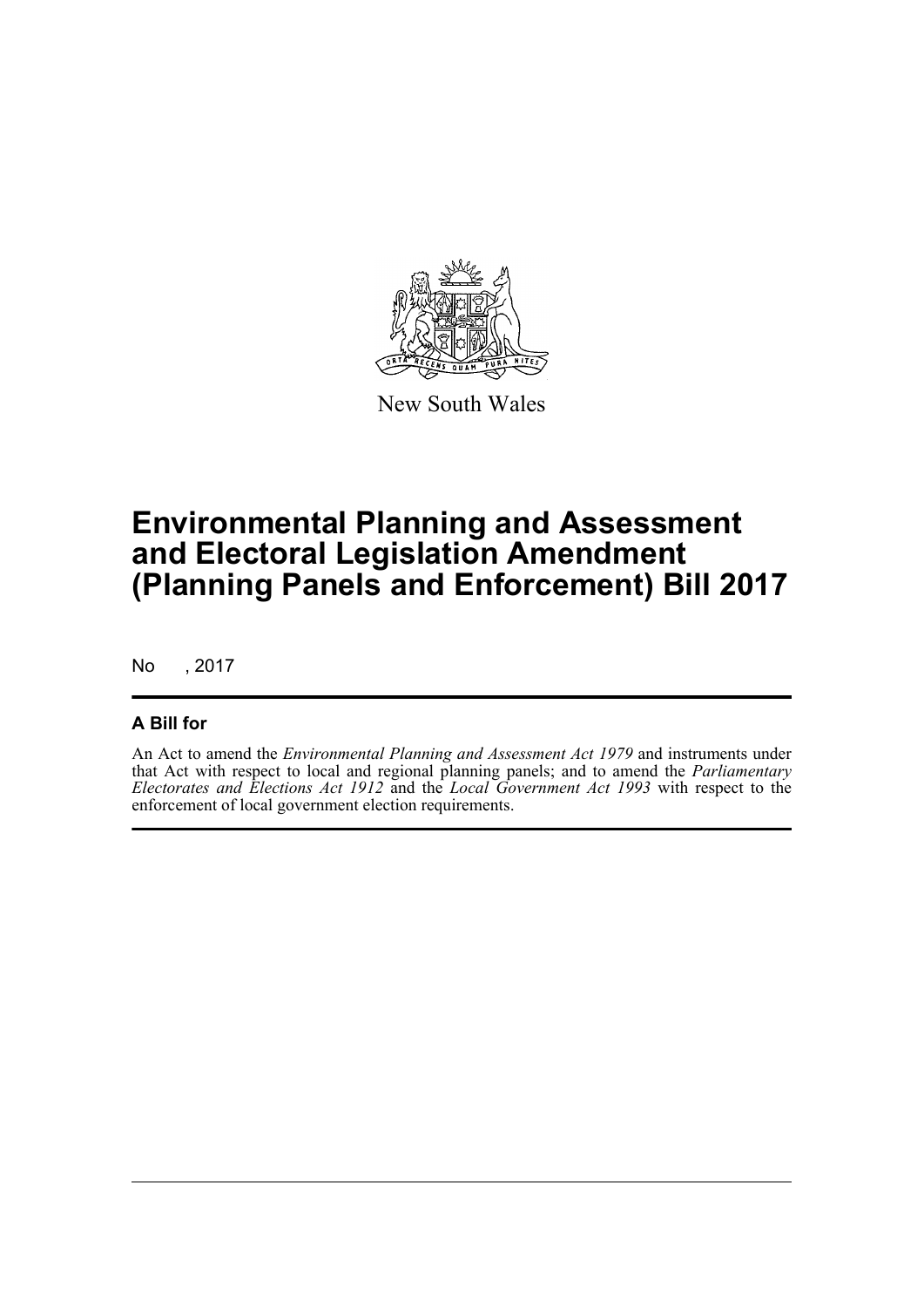Environmental Planning and Assessment and Electoral Legislation Amendment (Planning Panels and Enforcement) Bill 2017 [NSW]

<span id="page-4-1"></span><span id="page-4-0"></span>

|              | The Legislature of New South Wales enacts:                                                                                                      |        |
|--------------|-------------------------------------------------------------------------------------------------------------------------------------------------|--------|
|              | Name of Act                                                                                                                                     | 2      |
|              | This Act is the <i>Environmental Planning and Assessment and Electoral Legislation</i><br>Amendment (Planning Panels and Enforcement) Act 2017. | 3<br>4 |
| Commencement |                                                                                                                                                 |        |
| (1)          | This Act commences on the date of assent to this Act, except as provided by<br>subsection $(2)$ .                                               | 6      |
| (2)          | Schedule 1 [4] and [11] and Schedule 3 commence on a day or days to be appointed<br>by proclamation.                                            | 8<br>9 |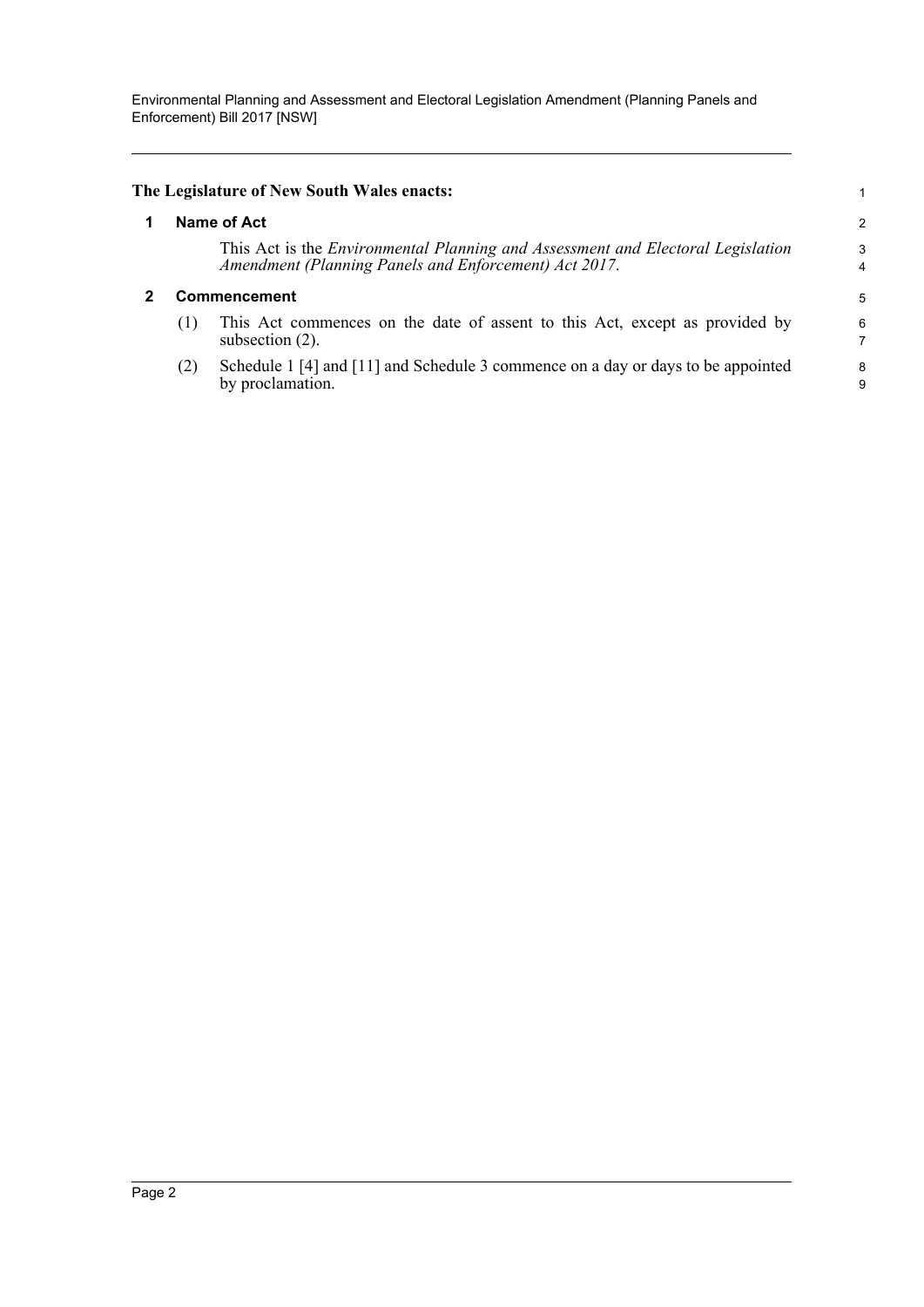<span id="page-5-0"></span>

|       | <b>Schedule 1</b> |                      | <b>Assessment Act 1979 No 203</b>                   | <b>Amendment of Environmental Planning and</b>                                                                                                                       | $\mathbf{1}$<br>$\overline{2}$ |
|-------|-------------------|----------------------|-----------------------------------------------------|----------------------------------------------------------------------------------------------------------------------------------------------------------------------|--------------------------------|
| [1]   |                   |                      |                                                     | Section 4 (1), definition of "independent hearing and assessment panel"                                                                                              | 3                              |
|       |                   | Omit the definition. |                                                     |                                                                                                                                                                      | 4                              |
| $[2]$ |                   |                      | Section 4 (1), definition of "local planning panel" |                                                                                                                                                                      | 5                              |
|       |                   |                      | Insert in alphabetical order in section $4(1)$ :    |                                                                                                                                                                      | 6                              |
|       |                   |                      | Division 4 of Part 2A.                              | local planning panel means a local planning panel constituted under                                                                                                  | $\overline{7}$<br>8            |
| $[3]$ |                   |                      | <b>Section 23D Functions of Commission</b>          |                                                                                                                                                                      | 9                              |
|       |                   |                      |                                                     | Omit "an independent hearing and assessment panel" from section 23D (1) (c).                                                                                         | 10                             |
|       |                   |                      | Insert instead "a local planning panel".            |                                                                                                                                                                      | 11                             |
| [4]   |                   |                      | Section 23G Joint regional planning panels          |                                                                                                                                                                      | 12                             |
|       |                   |                      | Omit section 23G (2A) and (2B). Insert instead:     |                                                                                                                                                                      | 13                             |
|       |                   | (2A)                 | in accordance with subsection $(2)$ $(a)$ .         | The functions of a consent authority may only be conferred on a regional panel                                                                                       | 14<br>15                       |
|       |                   | (2B)                 |                                                     | The functions of a consent authority in relation to any of the following<br>development may not be conferred on a regional panel:                                    | 16<br>17                       |
|       |                   |                      | complying development,<br>(a)                       |                                                                                                                                                                      | 18                             |
|       |                   |                      | (b)                                                 | development for which development consent is not required,                                                                                                           | 19                             |
|       |                   |                      | (c)                                                 | development that is State significant development,                                                                                                                   | 20                             |
|       |                   |                      | (d)<br>consent authority,                           | development for which a person or body other than a council is the                                                                                                   | 21<br>22                       |
|       |                   |                      | (e)                                                 | development within the area of the City of Sydney.                                                                                                                   | 23                             |
| [5]   |                   | Part 2A, Division 4  |                                                     |                                                                                                                                                                      | 24                             |
|       |                   |                      | Omit the Division. Insert instead:                  |                                                                                                                                                                      | 25                             |
|       |                   | <b>Division 4</b>    |                                                     | Local planning panels and council delegates                                                                                                                          | 26                             |
|       | <b>231</b>        |                      | planning panel constituted                          | Exercise of consent authority functions on behalf of councils where local                                                                                            | 27<br>28                       |
|       |                   | (1)                  |                                                     | This section applies in respect of an area of a council for which a local<br>planning panel has been constituted under this Division.                                | 29<br>30                       |
|       |                   | (2)                  | of the council by:                                  | The functions of a council as a consent authority under Part 4 in respect of any<br>such area are not exercisable by the councillors. They are exercisable on behalf | 31<br>32<br>33                 |
|       |                   |                      | the local planning panel, or<br>(a)                 |                                                                                                                                                                      | 34                             |
|       |                   |                      | (b)<br>those functions, or                          | an officer or employee of the council to whom the council delegates                                                                                                  | 35<br>36                       |
|       |                   |                      | (c)<br>section 23G.                                 | a regional panel on which those functions are conferred under                                                                                                        | 37<br>38                       |
|       |                   | (3)                  |                                                     | The Minister may give directions to councils under section 117 (either to<br>particular councils or to councils generally) on the development applications           | 39<br>40                       |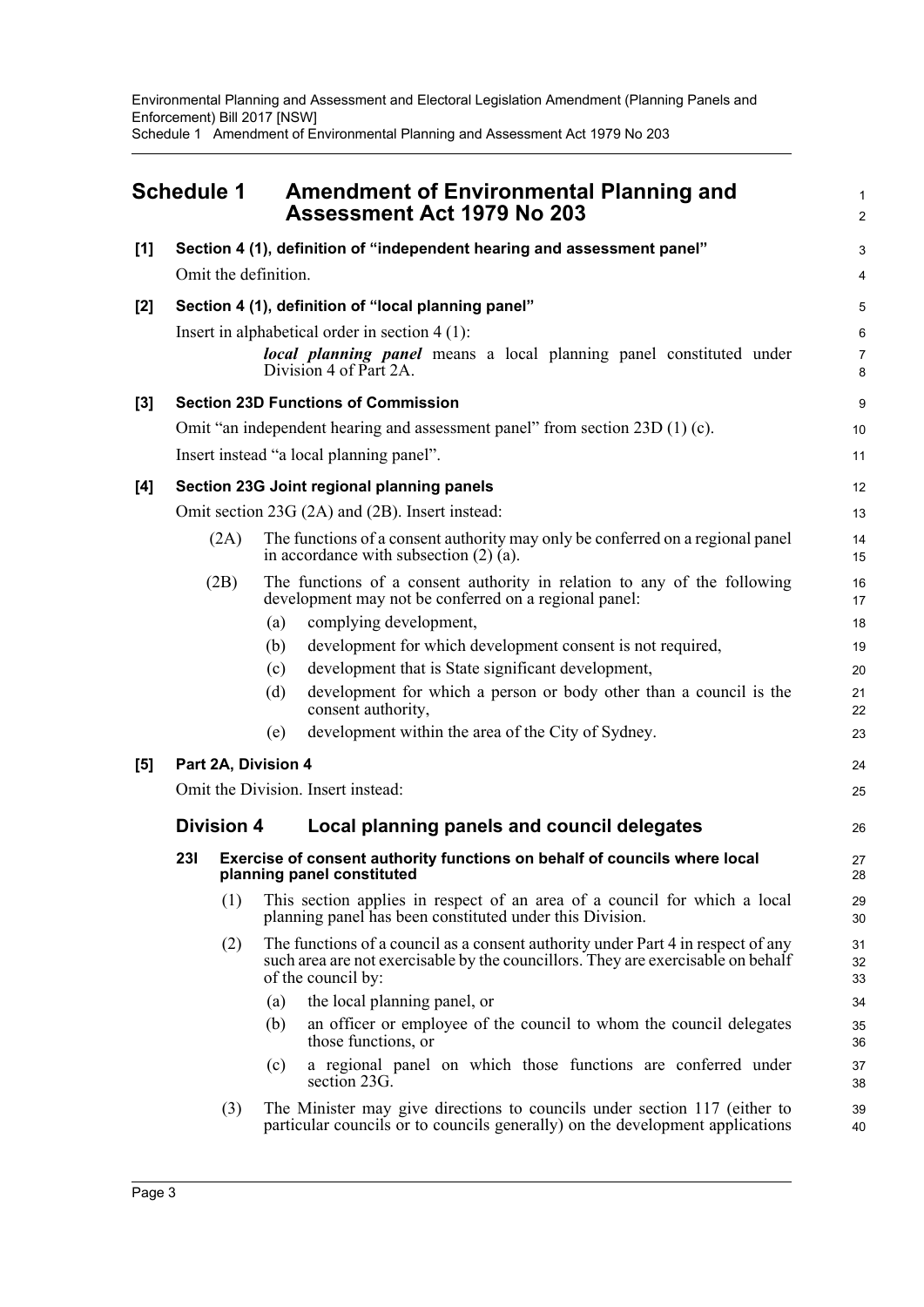Schedule 1 Amendment of Environmental Planning and Assessment Act 1979 No 203

that are to be determined on behalf of the council by a local planning panel. This subsection does not apply to development applications that are required to be determined by a regional panel.

- (4) For the purposes of this section, the functions of a council as consent authority under Part 4 include:
	- (a) the determination of development applications and applications for the modification of development consents, and
	- (b) without limiting paragraph (a), the functions of a consent authority under Divisions 2 and 2A of Part 4 and sections 89A, 93I, 94, 94A, 94B, 94C, 94CA, 94EF, 94F, 95 (2), 96 (2) and 96AA, and
	- (c) the functions of a consent authority or council under this Act or any other Act that relate to the carrying out of development (including the making of development applications) and that are declared by the regulations to be functions of a council as consent authority,

but do not include the functions of a consent authority or council that the regulations declare are not the functions of a council as consent authority.

### **23J Constitution of local planning panels**

- (1) A council may constitute a single local planning panel for the whole of the area of the council.
- (2) The following councils must constitute a single local planning panel for the whole of the area of the council:
	- (a) the council of an area that is wholly within the Greater Sydney Region,
	- (b) the council of the City of Wollongong.
- (3) A single local planning panel may be constituted by 2 or more councils. In that case, any function exercisable by a council in relation to the panel is to be exercised jointly by all those councils.
- (4) The Minister may, under section 117, direct 2 or more particular councils referred to in subsection (2) to constitute a single local planning panel.
- (5) If a council fails to constitute a local planning panel that it is required to constitute, the Minister may constitute the panel and for that purpose is taken to be the council.
- (6) A local planning panel is subject to any directions of the Minister under section 117.
- (7) A local planning panel is not subject to the direction or control of the council, except in relation to any matter relating to the procedure of the panel (or to the time within which it is to deal with a matter) that is not inconsistent with any directions of the Minister under section 117.

#### **23K Members of local planning panels**

- (1) The members of a local planning panel are to be appointed by the relevant council.
- (2) Each local planning panel is to comprise (subject to this section) the following 4 members:
	- (a) an approved independent person appointed as the chairperson of the panel with relevant expertise that includes expertise in law or in government and public administration,
	- (b) 2 other approved independent persons with relevant expertise,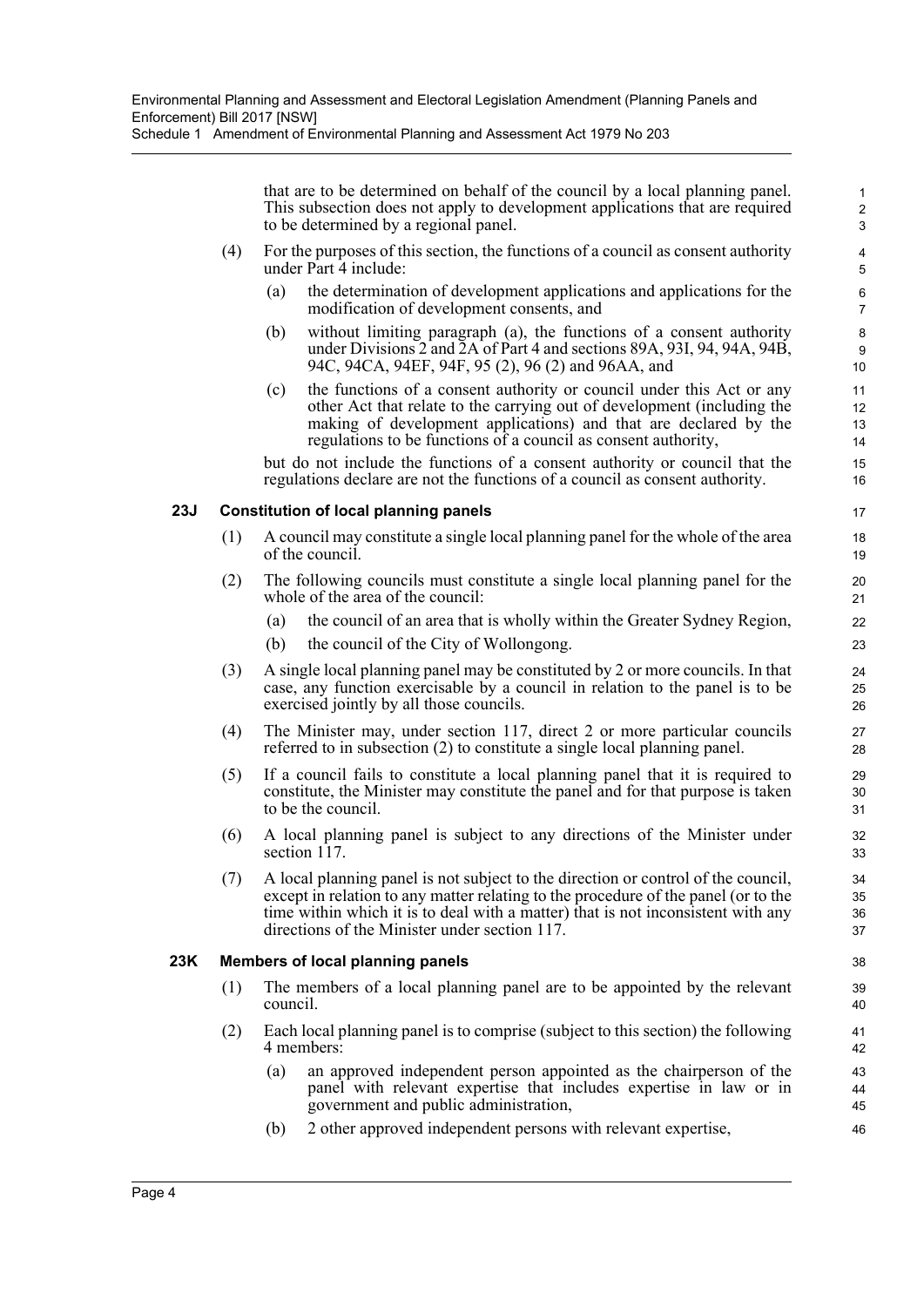(c) a representative of the local community who is not a councillor or mayor.

- (3) For the purposes of this section, an *approved independent person* is an independent person approved by the Minister for appointment to the local planning panel or a person selected from a pool of independent persons approved by the Minister for appointment to the local planning panel. The Minister may approve different pools of independent persons.
- (4) If the area of the relevant council is divided into wards, the council is to appoint representatives of the local community for each ward as members of the local planning panel. All those representatives are entitled to attend a meeting of the local planning panel, but only one of them designated by the chairperson of the panel comprises the quorum for the meeting and is entitled to vote and be heard on a matter before the panel.
- (5) The representative so designated by the chairperson for a matter before the panel is to be the representative for the ward that the chairperson considers is most closely associated with that matter.
- (6) Relevant expertise for the purposes of this section is expertise in at least one area of planning, architecture, heritage, the environment, urban design, economics, traffic and transport, law, engineering, tourism or government and public administration.

## **23L Functions of local planning panels**

- (1) A local planning panel constituted by a council has the following functions:
	- (a) the functions of the council as a consent authority under Part 4 in respect of the area for which the panel is constituted as provided by section 23I,
	- (b) to advise the council on any planning proposal that has been prepared or is to be prepared by the council under section 55 and that is referred to the panel by the council,
	- (c) to advise the council on any other planning or development matter that is to be determined by the council and that is referred to the panel by the council.
- (2) Subsection (1) (a) does not exclude a delegate of the council or a regional panel exercising functions as a consent authority under this Act.
- (3) The Minister may give directions to councils under section 117 (either to particular councils or to councils generally) on the planning proposals that are required to be referred to a local planning panel for advice.
- (4) This section does not limit the functions that may be exercised by a local planning panel under this Act.

### **23LA Miscellaneous provisions relating to local planning panels**

- (1) Schedule 4B contains provisions with respect to the members and procedure of local planning panels.
- (2) The regulations may make provision for or with respect to the following:
	- (a) the functions conferred under this Act on local planning panels, including the procedures of panels in exercising their functions,
	- (b) without limiting paragraph (a), providing that parties are not to be represented (whether by an Australian legal practitioner or any other person) or are only to be represented in specified circumstances,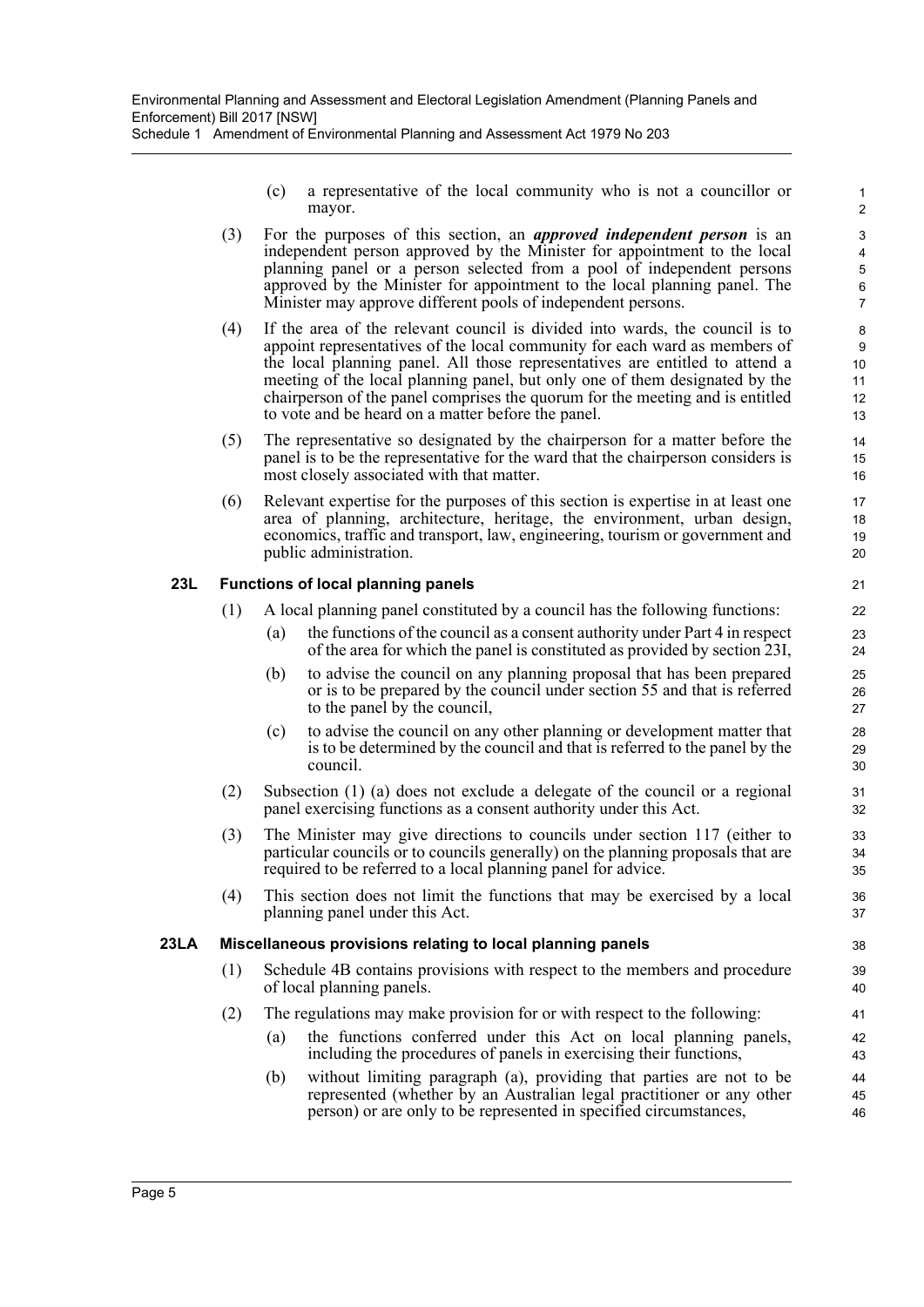Schedule 1 Amendment of Environmental Planning and Assessment Act 1979 No 203

|      |                                 | (c)        | the provision of information or reports by councils with respect to the<br>exercise of functions by local planning panels.                                                                                                                                                                                                                                  | 1<br>$\overline{c}$           |
|------|---------------------------------|------------|-------------------------------------------------------------------------------------------------------------------------------------------------------------------------------------------------------------------------------------------------------------------------------------------------------------------------------------------------------------|-------------------------------|
|      | (3)                             |            | The council is to provide staff and facilities for the purpose of enabling a local<br>planning panel to exercise its functions.                                                                                                                                                                                                                             | $\mathsf 3$<br>$\overline{4}$ |
|      | (4)                             |            | The council is to monitor the performance of local planning panels constituted<br>by the council.                                                                                                                                                                                                                                                           | 5<br>6                        |
|      | (5)                             | following: | A council that has constituted a local planning panel must provide a report to<br>the Secretary, each year or other period directed by the Secretary, as to the                                                                                                                                                                                             | $\overline{7}$<br>8<br>$9\,$  |
|      |                                 | (a)        | whether a local planning panel had been constituted by the council<br>during the reporting period,                                                                                                                                                                                                                                                          | 10<br>11                      |
|      |                                 | (b)        | the matters referred to the panel in the reporting period,                                                                                                                                                                                                                                                                                                  | 12                            |
|      |                                 | (c)        | the persons appointed to the panel,                                                                                                                                                                                                                                                                                                                         | 13                            |
|      |                                 | (d)        | any other matters relating to the exercise of functions by the panel as<br>directed by the Secretary.                                                                                                                                                                                                                                                       | 14<br>15                      |
|      | (6)                             |            | Legal proceedings by or against a local planning panel are to be taken in the<br>name of the panel and not by or against the members of the panel.                                                                                                                                                                                                          | 16<br>17                      |
|      | (7)                             |            | A local planning panel may delegate any function of the panel under this or<br>any other Act (other than this power of delegation) to the general manager or<br>other staff of the council. Section 381 of the Local Government Act 1993 does<br>not apply to any such delegation.                                                                          | 18<br>19<br>20<br>21          |
| [6]  |                                 |            | Section 230 Recovery of certain costs                                                                                                                                                                                                                                                                                                                       | 22                            |
|      |                                 |            | Omit "independent hearing and assessment panel" from section 23O (3).                                                                                                                                                                                                                                                                                       | 23                            |
|      |                                 |            | Insert instead "local planning panel".                                                                                                                                                                                                                                                                                                                      | 24                            |
| [7]  | <b>Section 78A Application</b>  |            |                                                                                                                                                                                                                                                                                                                                                             | 25                            |
|      | Insert after section $78A(6)$ : |            |                                                                                                                                                                                                                                                                                                                                                             | 26                            |
|      | (6A)                            |            | The functions of a council under subsections $(3)$ – $(6)$ in relation to a<br>development application may be exercised by a local planning panel or<br>delegate that has the function of determining the development application on<br>behalf of the council.                                                                                              | 27<br>28<br>29<br>30          |
| [8]  |                                 |            | <b>Section 82A Review of determination</b>                                                                                                                                                                                                                                                                                                                  | 31                            |
|      |                                 |            | Insert "or a local planning panel" after "a regional panel" in section 82A (12).                                                                                                                                                                                                                                                                            | 32                            |
| [9]  |                                 |            | Section 117 Directions by the Minister                                                                                                                                                                                                                                                                                                                      | 33                            |
|      |                                 |            | Insert after section $117(2)$ (b):                                                                                                                                                                                                                                                                                                                          | 34                            |
|      |                                 | (b1)       | on a matter relating to the establishment and procedure of a local<br>planning panel, on the development applications that are to be<br>determined on behalf of a council by a local planning panel and on the<br>planning proposals that are required to be referred to a local planning<br>panel for advice, as referred to in Division 4 of Part 2A, and | 35<br>36<br>37<br>38<br>39    |
| [10] |                                 |            | Section 158 Exclusion of personal liability                                                                                                                                                                                                                                                                                                                 | 40                            |
|      |                                 |            | Omit "an independent hearing and assessment panel" from section 158 (d).                                                                                                                                                                                                                                                                                    | 41                            |

42

Omit "an independent hearing and assessment panel" from section 158 (d).

Insert instead "a local planning panel".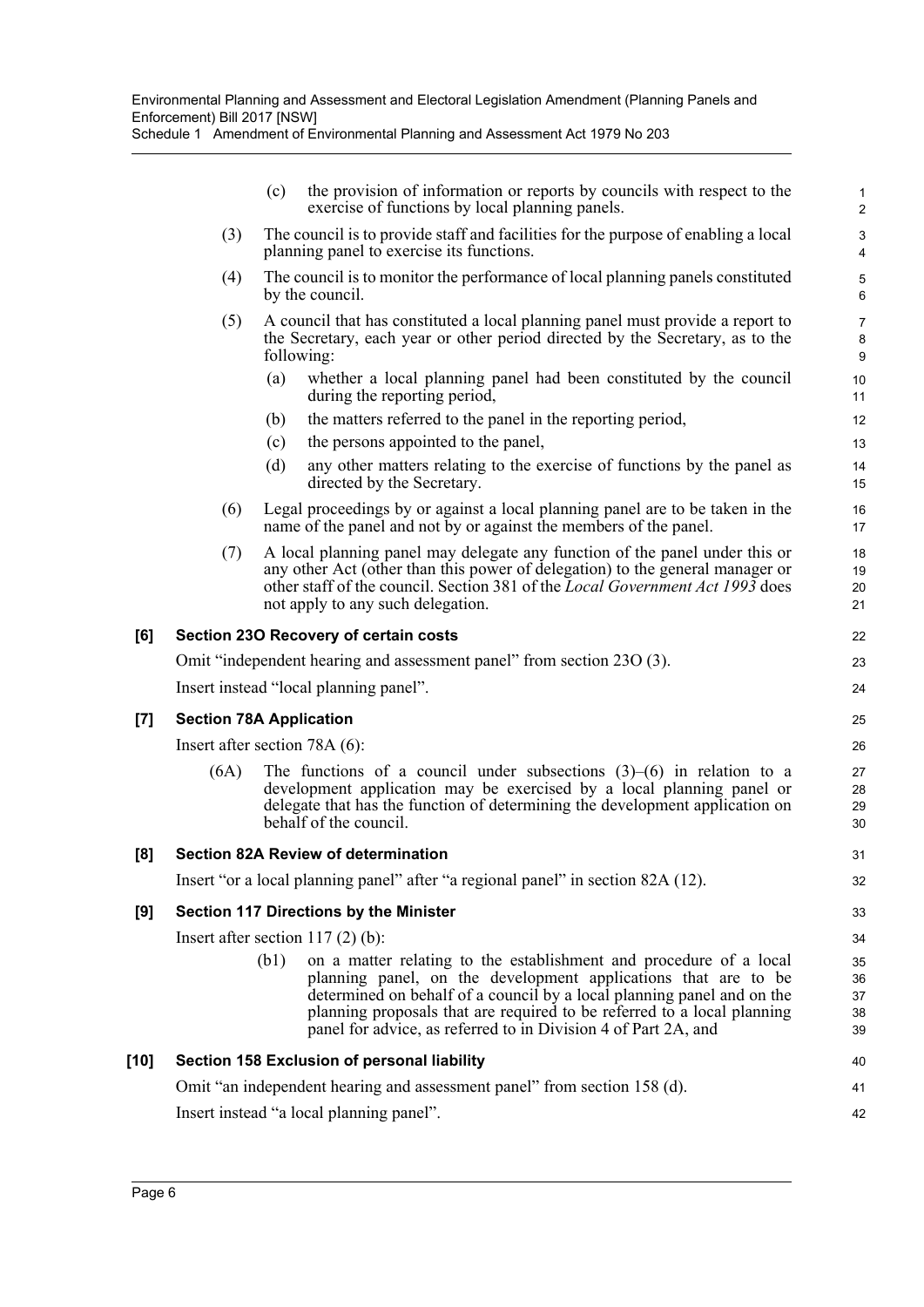| $[11]$ |             |                    | Schedule 4A Development for which regional panels may be authorised to exercise<br>consent authority functions of councils                                                                     | 1<br>$\overline{2}$     |
|--------|-------------|--------------------|------------------------------------------------------------------------------------------------------------------------------------------------------------------------------------------------|-------------------------|
|        |             |                    | Omit the Schedule.                                                                                                                                                                             | 3                       |
| $[12]$ |             | <b>Schedule 4B</b> |                                                                                                                                                                                                | 4                       |
|        |             |                    | Insert before Schedule 5:                                                                                                                                                                      | 5                       |
|        |             |                    | <b>Schedule 4B</b><br>Provisions relating to local planning panels                                                                                                                             | 6                       |
|        | Part 1<br>1 |                    | (Section 23LA)                                                                                                                                                                                 | $\overline{7}$          |
|        |             |                    | <b>Preliminary</b>                                                                                                                                                                             | 8                       |
|        |             |                    | <b>Definitions</b>                                                                                                                                                                             | 9                       |
|        |             |                    | In this Schedule:                                                                                                                                                                              | 10                      |
|        |             |                    | <i>member</i> means the chairperson or other member of a panel.<br><i>panel</i> means a local planning panel.                                                                                  | 11<br>$12 \overline{ }$ |
|        | Part 2      |                    | Provisions relating to members of panels                                                                                                                                                       | 13                      |
|        | 2           |                    | <b>Terms of office of members</b>                                                                                                                                                              | 14                      |
|        |             | (1)                | A member of a panel holds office, subject to this Act and the regulations, for<br>such period (not exceeding 3 years) as is specified in the member's instrument<br>of appointment.            | 15<br>16<br>17          |
|        |             | (2)                | That period may be determined by reference to the occurrence of a specified<br>event or the completion of the exercise of particular functions of the panel.                                   | 18<br>19                |
|        |             | (3)                | A member is eligible (if otherwise qualified) for re-appointment.                                                                                                                              | 20                      |
|        |             | (4)                | A member of a panel may not hold office as a member of that panel for more<br>than 6 years in total.                                                                                           | 21<br>22                |
|        | 3           |                    | <b>Part-time office</b>                                                                                                                                                                        | 23                      |
|        |             |                    | The office of a member of a panel is a part-time office.                                                                                                                                       | 24                      |
|        | 4           |                    | <b>Remuneration of members</b>                                                                                                                                                                 | 25                      |
|        |             |                    | A member of a panel is entitled to be paid such remuneration (including<br>travelling and subsistence allowances) as the Minister may from time to time<br>determine in respect of the member. | 26<br>27<br>28          |
|        | 5           |                    | <b>Alternate members</b>                                                                                                                                                                       | 29                      |
|        |             | (1)                | A council may, from time to time, appoint a person to be the alternate of a<br>member of a panel appointed by the council, and may revoke any such<br>appointment.                             | 30<br>31<br>32          |
|        |             | (2)                | A person is not eligible to be appointed as the alternate of a member unless the<br>person is eligible to be appointed as that member.                                                         | 33<br>34                |
|        |             | (3)                | In the absence of a member, the member's alternate may, if available, act in<br>the place of the member.                                                                                       | 35<br>36                |
|        |             | (4)                | While acting in the place of a member, a person has all the functions of the<br>member and is taken to be a member.                                                                            | 37<br>38                |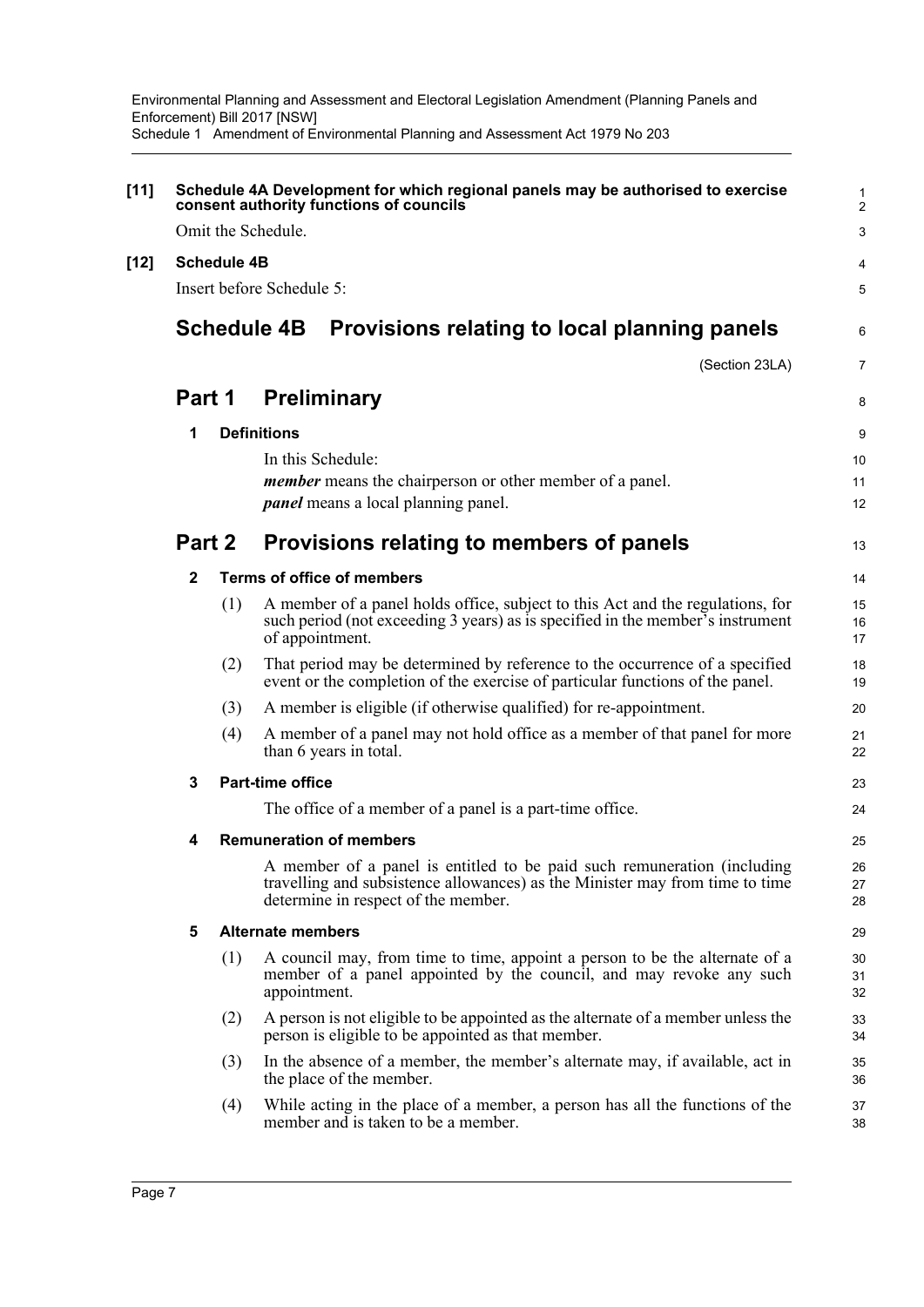|   | (5) |     | A person may be appointed as the alternate of 2 or more members of a panel,<br>but may represent only one of those members at any meeting of the panel.                                                                                                                                                                                           | $\mathbf{1}$<br>$\overline{2}$ |
|---|-----|-----|---------------------------------------------------------------------------------------------------------------------------------------------------------------------------------------------------------------------------------------------------------------------------------------------------------------------------------------------------|--------------------------------|
|   | (6) |     | A number of persons may be appointed as the alternate of one or more<br>members of a panel. The person who may act in the place of a member on any<br>particular occasion is the person determined by the chairperson of the panel.                                                                                                               | 3<br>4<br>5                    |
|   | (7) |     | A person while acting in the place of a member is entitled to be paid such<br>remuneration (including travelling and subsistence allowances) as the council<br>may from time to time determine in respect of the person.                                                                                                                          | 6<br>7<br>8                    |
| 6 |     |     | <b>Removal from office of members</b>                                                                                                                                                                                                                                                                                                             | 9                              |
|   | (1) |     | A council may remove a member of a panel appointed by the council from<br>office at any time for any reason and without notice. However, the general<br>manager of the council must provide a written statement of the reasons for<br>removing the member from office and make the statement publicly available.                                  | 10<br>11<br>12<br>13           |
|   | (2) |     | The Minister may remove a member of a panel from office if the Independent<br>Commission Against Corruption, in a report referred to in section 74C of the<br>Independent Commission Against Corruption Act 1988, recommends that<br>consideration be given to the removal of the member from office because of<br>corrupt conduct by the member. | 14<br>15<br>16<br>17<br>18     |
| 7 |     |     | Vacancy in office of member                                                                                                                                                                                                                                                                                                                       | 19                             |
|   | (1) |     | The office of a member of a panel becomes vacant if the member:                                                                                                                                                                                                                                                                                   | 20                             |
|   |     | (a) | dies, or                                                                                                                                                                                                                                                                                                                                          | 21                             |
|   |     | (b) | completes a term of office and is not re-appointed, or                                                                                                                                                                                                                                                                                            | 22                             |
|   |     | (c) | resigns the office by instrument in writing addressed to the council that<br>appointed the member, or                                                                                                                                                                                                                                             | 23<br>24                       |
|   |     | (d) | is removed from office under this or any other Act, or                                                                                                                                                                                                                                                                                            | 25                             |
|   |     | (e) | is absent from 3 consecutive meetings of the panel of which reasonable<br>notice has been given to the member, except on leave granted by the<br>panel or unless the member is excused by the panel for having been<br>absent from those meetings, or                                                                                             | 26<br>27<br>28<br>29           |
|   |     | (f) | becomes bankrupt, applies to take the benefit of any law for the relief of<br>bankrupt or insolvent debtors, compounds with his or her creditors or<br>makes an assignment of his or her remuneration for their benefit, or                                                                                                                       | 30<br>31<br>32                 |
|   |     | (g) | becomes a mentally incapacitated person, or                                                                                                                                                                                                                                                                                                       | 33                             |
|   |     | (h) | is convicted in New South Wales of an offence that is punishable by<br>imprisonment for 12 months or more or is convicted elsewhere than in<br>New South Wales of an offence that, if committed in New South Wales,<br>would be an offence so punishable.                                                                                         | 34<br>35<br>36<br>37           |
|   | (2) |     | If the office of a member becomes vacant, a person may, subject to this Act<br>and the regulations, be appointed to fill the vacancy.                                                                                                                                                                                                             | 38<br>39                       |
| 8 |     |     | <b>Effect of certain other Acts</b>                                                                                                                                                                                                                                                                                                               | 40                             |
|   | (1) |     | The statutory provisions relating to the employment of Public Service<br>employees do not apply to the appointment or office of a member of a panel.                                                                                                                                                                                              | 41<br>42                       |
|   | (2) |     | If by or under any Act provision is made:                                                                                                                                                                                                                                                                                                         | 43                             |
|   |     | (a) | requiring a person who is the holder of a specified office to devote the<br>whole of his or her time to the duties of that office, or                                                                                                                                                                                                             | 44<br>45                       |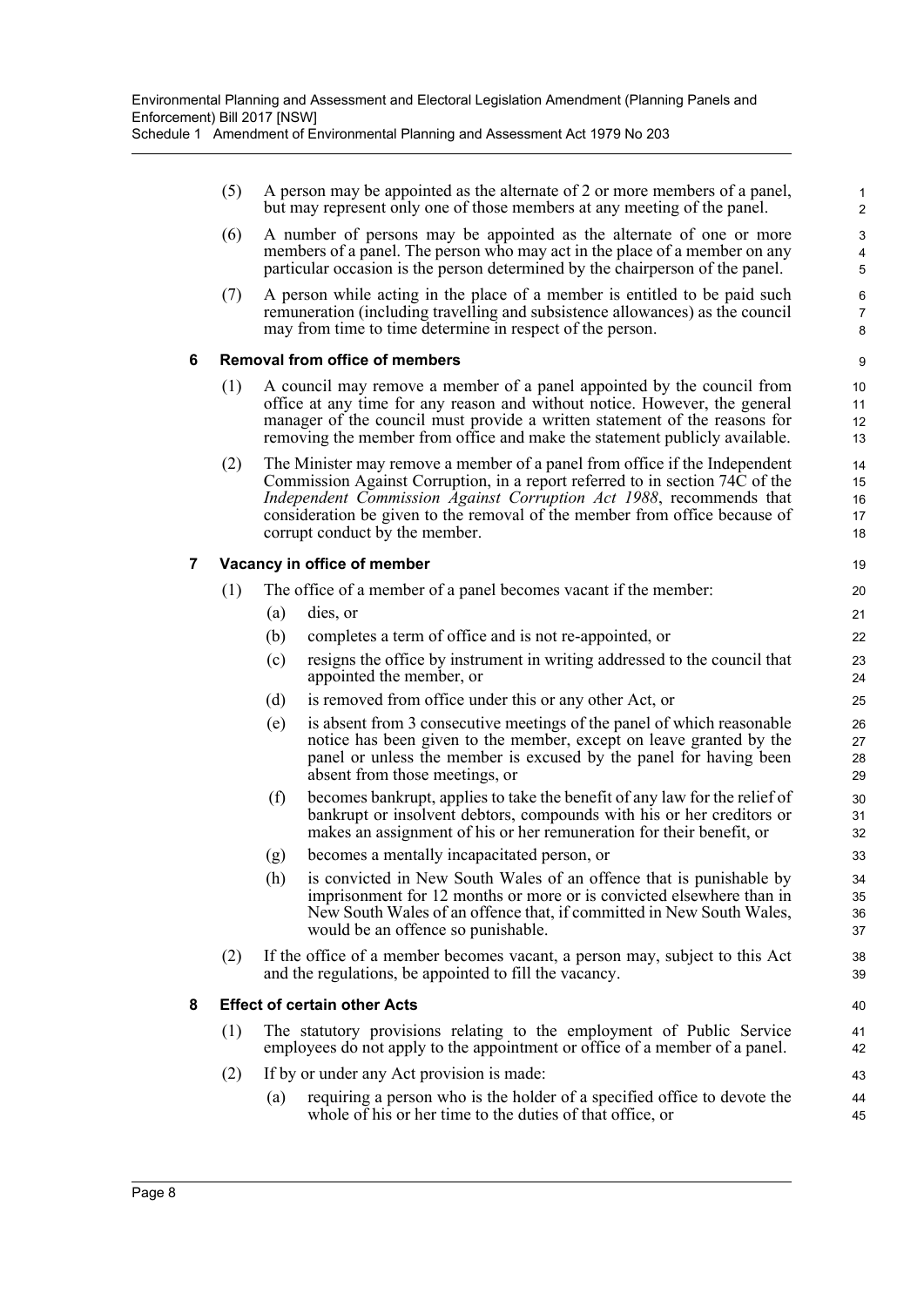|        |        | (b)      | prohibiting the person from engaging in employment outside the duties<br>of that office,                                                                            | $\mathbf{1}$<br>$\overline{2}$ |
|--------|--------|----------|---------------------------------------------------------------------------------------------------------------------------------------------------------------------|--------------------------------|
|        |        |          | the provision does not operate to disqualify the person from holding that office                                                                                    | $\mathsf 3$                    |
|        |        |          | and also the office of a member of a panel or from accepting and retaining any                                                                                      | $\overline{\mathbf{4}}$        |
|        |        |          | remuneration payable to the person under this Act as a member.                                                                                                      | 5                              |
| Part 3 |        |          | Provisions relating to procedure of panels                                                                                                                          | 6                              |
| 9      |        |          | <b>General procedure</b>                                                                                                                                            | $\overline{7}$                 |
|        | (1)    |          | The procedure for the calling of meetings of a panel and for the conduct of                                                                                         | 8                              |
|        |        |          | business at those meetings is, subject to this Act, any code of conduct under<br>this Schedule or other directions of the Minister under section 117, to be as      | 9                              |
|        |        |          | determined by the panel.                                                                                                                                            | 10<br>11                       |
|        | (2)    |          | Subject to this clause, a panel is not bound by the rules of evidence.                                                                                              | 12                             |
|        |        |          |                                                                                                                                                                     |                                |
| 10     | Quorum |          |                                                                                                                                                                     | 13                             |
|        |        |          | The quorum for a meeting of a panel is 3 members.                                                                                                                   | 14                             |
| 11     |        |          | <b>Presiding member</b>                                                                                                                                             | 15                             |
|        | (1)    |          | The chairperson of a panel or, in the absence of the chairperson, the member                                                                                        | 16                             |
|        |        |          | appointed by the members of the panel is to preside at a meeting of the panel.                                                                                      | 17                             |
|        | (2)    |          | The presiding member has a deliberative vote and, in the event of an equality                                                                                       | 18                             |
|        |        |          | of votes, has a second or casting vote.                                                                                                                             | 19                             |
| 12     | Voting |          |                                                                                                                                                                     | 20                             |
|        |        |          | A decision supported by a majority of the votes cast at a meeting of a panel at                                                                                     | 21                             |
|        |        |          | which a quorum is present is the decision of the panel.                                                                                                             | 22                             |
| 13     |        |          | <b>Public meetings</b>                                                                                                                                              | 23                             |
|        |        |          | A panel may (unless the Minister or the council otherwise directs) conduct its                                                                                      | 24                             |
|        |        |          | meetings in public, and is required to do so for the conduct of any business that<br>is required to be conducted in public by a direction of the Minister or the    | 25                             |
|        |        | council. |                                                                                                                                                                     | 26<br>27                       |
| 14     |        |          | Transaction of business outside meetings or by telephone etc                                                                                                        | 28                             |
|        |        |          |                                                                                                                                                                     |                                |
|        | (1)    |          | A panel may, if it thinks fit, transact any of its business by the circulation of<br>papers among all the members of the panel for the time being, and a resolution | 29<br>30                       |
|        |        |          | in writing approved in writing by a majority of those members is taken to be a                                                                                      | 31                             |
|        |        |          | decision of the panel.                                                                                                                                              | 32                             |
|        | (2)    |          | A panel may, if it thinks fit, transact any of its business at a meeting at which                                                                                   | 33                             |
|        |        |          | members (or some members) participate by telephone, closed-circuit                                                                                                  | 34                             |
|        |        |          | television or other means, but only if any member who speaks on a matter<br>before the meeting can be heard by the other members.                                   | 35<br>36                       |
|        | (3)    |          | For the purposes of:                                                                                                                                                | 37                             |
|        |        | (a)      | the approval of a resolution under subclause $(1)$ , or                                                                                                             | 38                             |
|        |        | (b)      | a meeting held in accordance with subclause (2),                                                                                                                    | 39                             |
|        |        |          | the chairperson and each member of the panel have the same voting rights as                                                                                         | 40                             |
|        |        |          | they have at an ordinary meeting of the panel.                                                                                                                      | 41                             |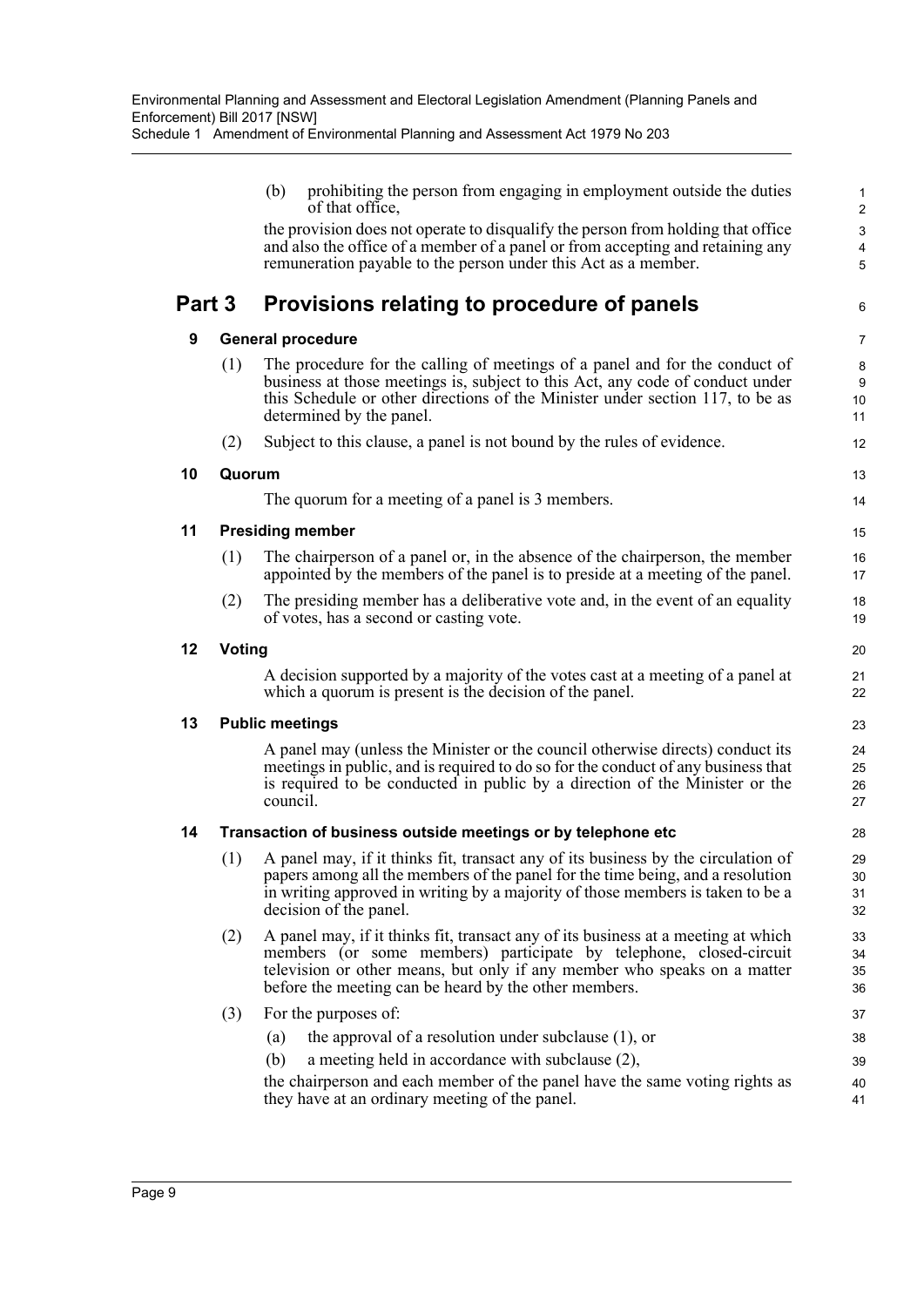(4) A resolution approved under subclause (1) is to be recorded in the minutes of the meetings of the panel.

(5) Papers may be circulated among the members for the purposes of subclause (1) by electronic transmission of the information in the papers concerned.

### **15 Disclosure of pecuniary interests**

- (1) If:
	- (a) a member of a panel has a pecuniary interest in a matter being considered or about to be considered at a meeting of the panel, and
	- (b) the interest appears to raise a conflict with the proper performance of the member's duties in relation to the consideration of the matter,

the member must, as soon as possible after the relevant facts have come to the member's knowledge, disclose the nature of the interest at a meeting of the panel.

- (2) A member has a pecuniary interest in a matter if the pecuniary interest is the interest of:
	- (a) the member, or
	- (b) the member's spouse or de facto partner or a relative of the member, or a partner or employer of the member, or
	- (c) a company or other body of which the member, or a nominee, partner or employer of the member, is a member.
- (3) However, a member is not taken to have a pecuniary interest in a matter as referred to in subclause  $(2)$  (b) or  $(c)$ :
	- (a) if the member is unaware of the relevant pecuniary interest of the spouse, de facto partner, relative, partner, employer or company or other body, or
	- (b) just because the member is a member of, or is employed by, a council or a statutory body or is employed by the Crown, or
	- (c) just because the member is a member of, or a delegate of a council to, a company or other body that has a pecuniary interest in the matter, so long as the member has no beneficial interest in any shares of the company or body.
- (4) A disclosure by a member at a meeting of the panel that the member, or a spouse, de facto partner, relative, partner or employer of the member:
	- (a) is a member, or is in the employment, of a specified company or other body, or
	- (b) is a partner, or is in the employment, of a specified person, or
	- (c) has some other specified interest relating to a specified company or other body or to a specified person,

is a sufficient disclosure of the nature of the interest in any matter relating to that company or other body or to that person which may arise after the date of the disclosure and which is required to be disclosed under subclause (1).

- (5) Particulars of any disclosure made under this clause must be recorded by the panel and that record must be open at all reasonable hours to inspection by any person on payment of the fee determined by the panel.
- (6) After a member of a panel has disclosed the nature of an interest in any matter, the member must not, unless the Minister or the panel otherwise determines: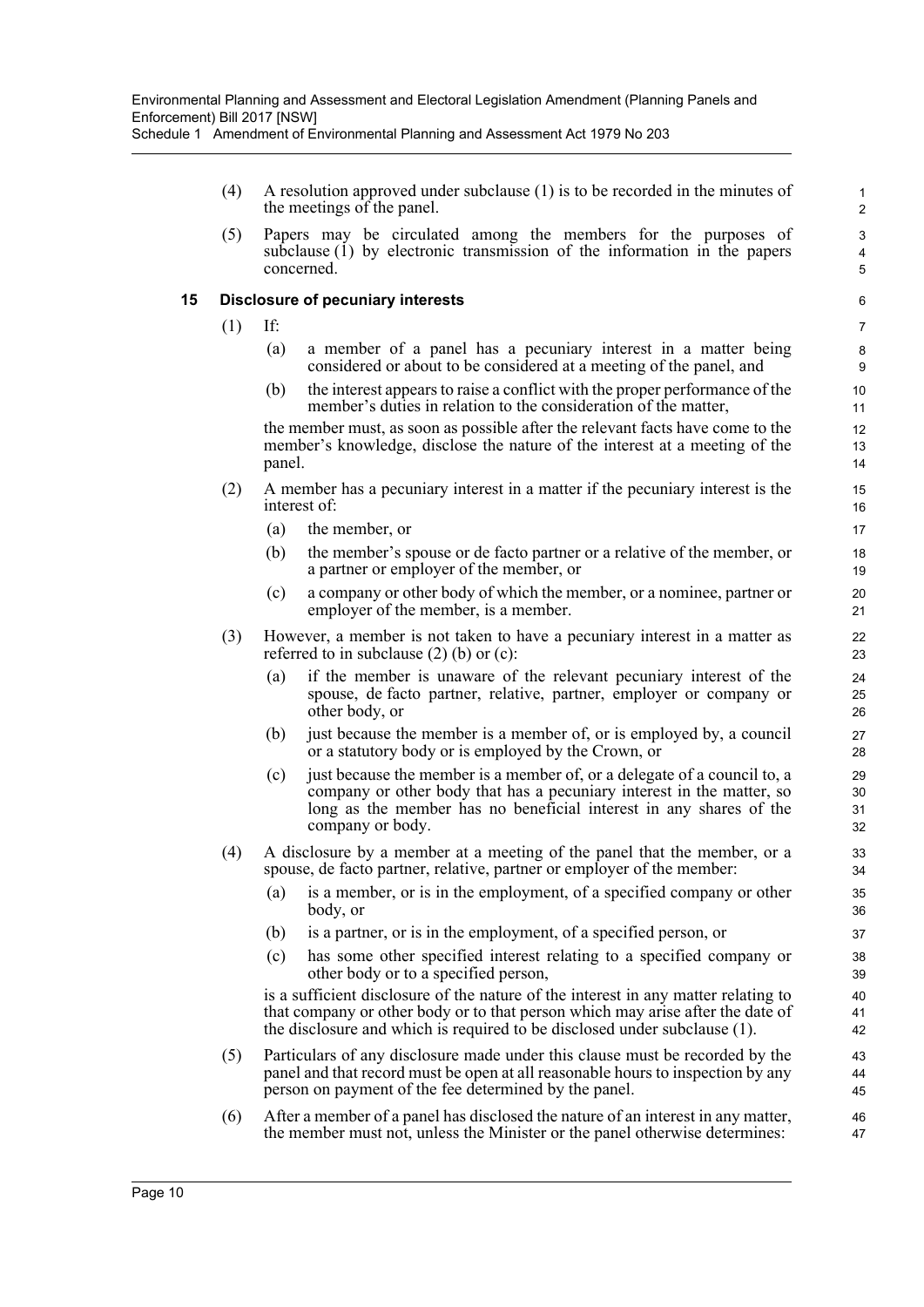Schedule 1 Amendment of Environmental Planning and Assessment Act 1979 No 203

|      |             |     | (a)                | be present during any deliberation of the panel with respect to the<br>matter, or                                                                                                                                                           | $\mathbf{1}$<br>$\overline{c}$ |
|------|-------------|-----|--------------------|---------------------------------------------------------------------------------------------------------------------------------------------------------------------------------------------------------------------------------------------|--------------------------------|
|      |             |     | (b)                | take part in any decision of the panel with respect to the matter.                                                                                                                                                                          | $\mathsf 3$                    |
|      |             | (7) |                    | For the purposes of the making of a determination by the panel under<br>subclause $(6)$ , a member who has a direct or indirect pecuniary interest in a<br>matter to which the disclosure relates must not:                                 | 4<br>5<br>6                    |
|      |             |     | (a)                | be present during any deliberation of the panel for the purpose of<br>making the determination, or                                                                                                                                          | $\overline{7}$<br>8            |
|      |             |     | (b)                | take part in the making by the panel of the determination.                                                                                                                                                                                  | $\boldsymbol{9}$               |
|      |             | (8) |                    | A contravention of this clause does not invalidate any decision of the panel.                                                                                                                                                               | 10                             |
|      | 16          |     |                    | Code of conduct                                                                                                                                                                                                                             | 11                             |
|      |             | (1) | panels.            | The Minister may approve a code of conduct that is applicable to members of                                                                                                                                                                 | 12<br>13                       |
|      |             | (2) |                    | A code of conduct may relate to any conduct (whether by way of act or<br>omission) in carrying out a member's functions that is likely to bring the panel<br>or its members into disrepute.                                                 | 14<br>15<br>16                 |
|      |             | (3) |                    | The Minister may authorise a panel to vary a code of conduct in relation to the<br>members of that panel.                                                                                                                                   | 17<br>18                       |
| [13] |             |     |                    | Schedule 6 Savings, transitional and other provisions                                                                                                                                                                                       | 19                             |
|      |             |     |                    | Insert at the end of the Schedule, with appropriate Part and clause numbering:                                                                                                                                                              | 20                             |
|      | <b>Part</b> |     |                    | <b>Environmental Planning and Assessment and</b><br><b>Electoral Legislation Amendment (Planning Panels</b><br>and Enforcement) Act 2017                                                                                                    | 21<br>22<br>23                 |
|      |             |     | <b>Definitions</b> |                                                                                                                                                                                                                                             | 24                             |
|      |             |     |                    | In this Part:                                                                                                                                                                                                                               | 25                             |
|      |             |     | 2017.              | <b>amending Act</b> means the <i>Environmental Planning and Assessment and</i><br>Electoral Legislation Amendment (Planning Panels and Enforcement) Act                                                                                     | 26<br>27<br>28                 |
|      |             |     |                    | <i>existing local panel means:</i>                                                                                                                                                                                                          | 29                             |
|      |             |     |                    | (a) an independent hearing and assessment panel constituted by a relevant<br>council, as at 1 September 2017, under section 23I (as in force before<br>the substitution of that section by the amending Act), or                            | $30\,$<br>31<br>32             |
|      |             |     | (b)                | any other panel constituted by a relevant council, as at 1 September<br>2017, under the <i>Local Government Act 1993</i> to advise on development<br>applications or to determine development applications as a delegate of<br>the council. | 33<br>34<br>35<br>36           |
|      |             |     |                    | <i>relevant council</i> means:                                                                                                                                                                                                              | 37                             |
|      |             |     | (a)                | the council of an area that is wholly within the Greater Sydney Region,<br>and                                                                                                                                                              | 38<br>39                       |
|      |             |     | (b)                | the council of the City of Wollongong.                                                                                                                                                                                                      | 40                             |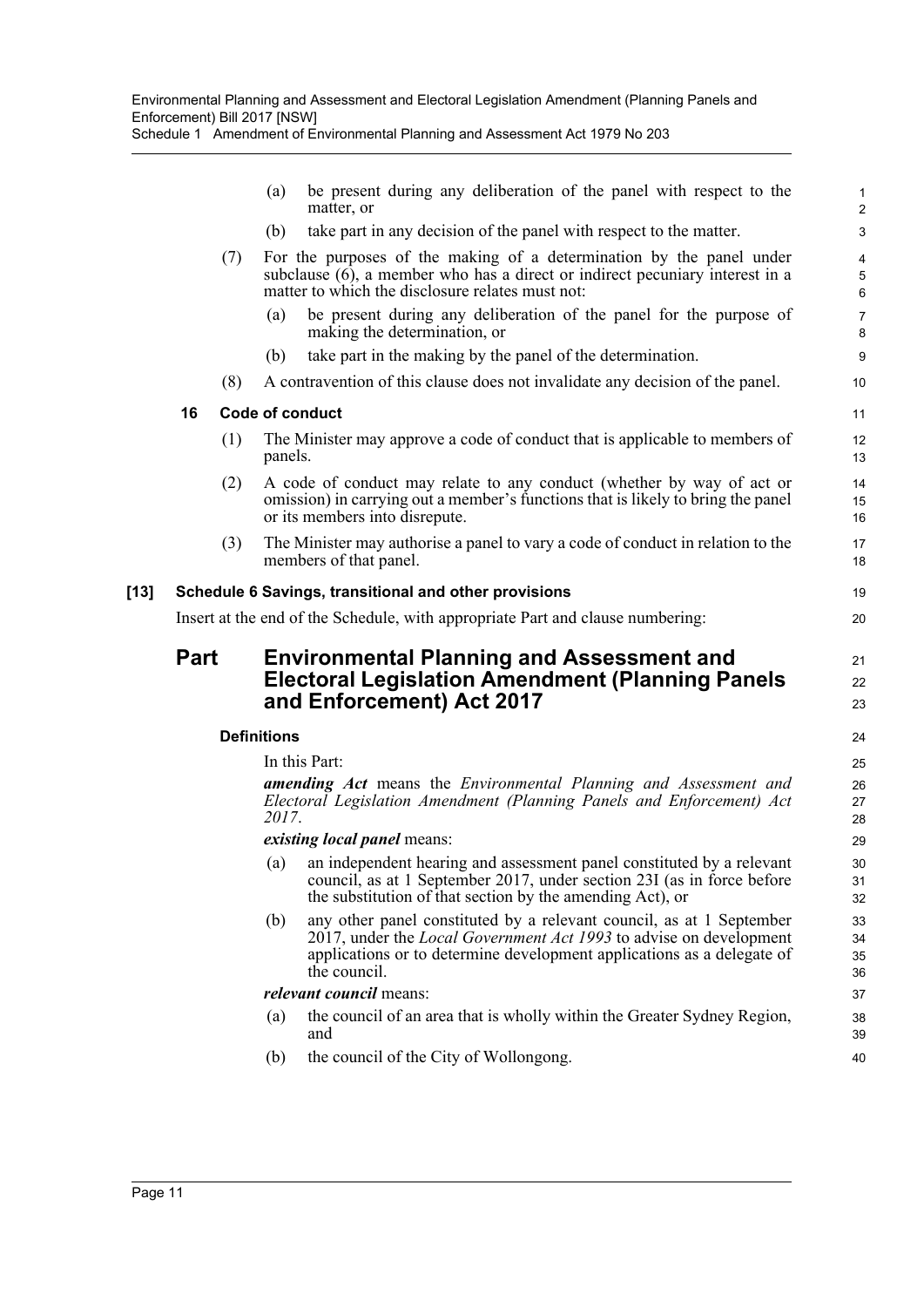#### **Existing local panels to continue as local planning panels**

(1) An existing local panel is taken to have been constituted by the relevant council as a local planning panel under section 23J (as substituted by the amending Act).

- (2) The members of the existing local panel (as at 1 September 2017) are taken to have been appointed by the relevant council as members of the local planning panel. Any such member may not be removed from office by the council without the approval of the Minister.
- (3) Subclause (2) ceases to have effect on 1 March 2018.

#### **Interim arrangements for councils that do not have existing local panel**

- (1) This clause applies in relation to a relevant council that has not constituted an existing local panel as at 1 September 2017.
- (2) A relevant council is not required to constitute a local planning panel under section 23J (as substituted by the amending Act) until 1 March  $\overline{2018}$ .

#### **Regional panel amendments do not affect pending matters**

The amendments made by the amending Act in relation to regional panels do not affect any application pending on the commencement of those amendments or any decision made under the Act before that commencement.

#### **Extension of period for instituting local government election offences**

The extension from 12 months to 3 years of the period within which proceedings for offences in connection with the conduct of local government elections may be commenced (as a consequence of the amendment to section 693 of the *Local Government Act 1993* made by the amending Act) applies to offences committed after the commencement of the amending Act.

#### **Savings and transitional regulations**

- (1) This clause applies to regulations made under Part 1 of this Schedule that contain provisions of a savings or transitional nature consequent on the enactment of the amending Act.
- (2) The provisions of those regulations have effect despite anything to the contrary in this Part.
- (3) The regulations may make separate savings and transitional provisions or amend this Part to consolidate the savings and transitional provisions.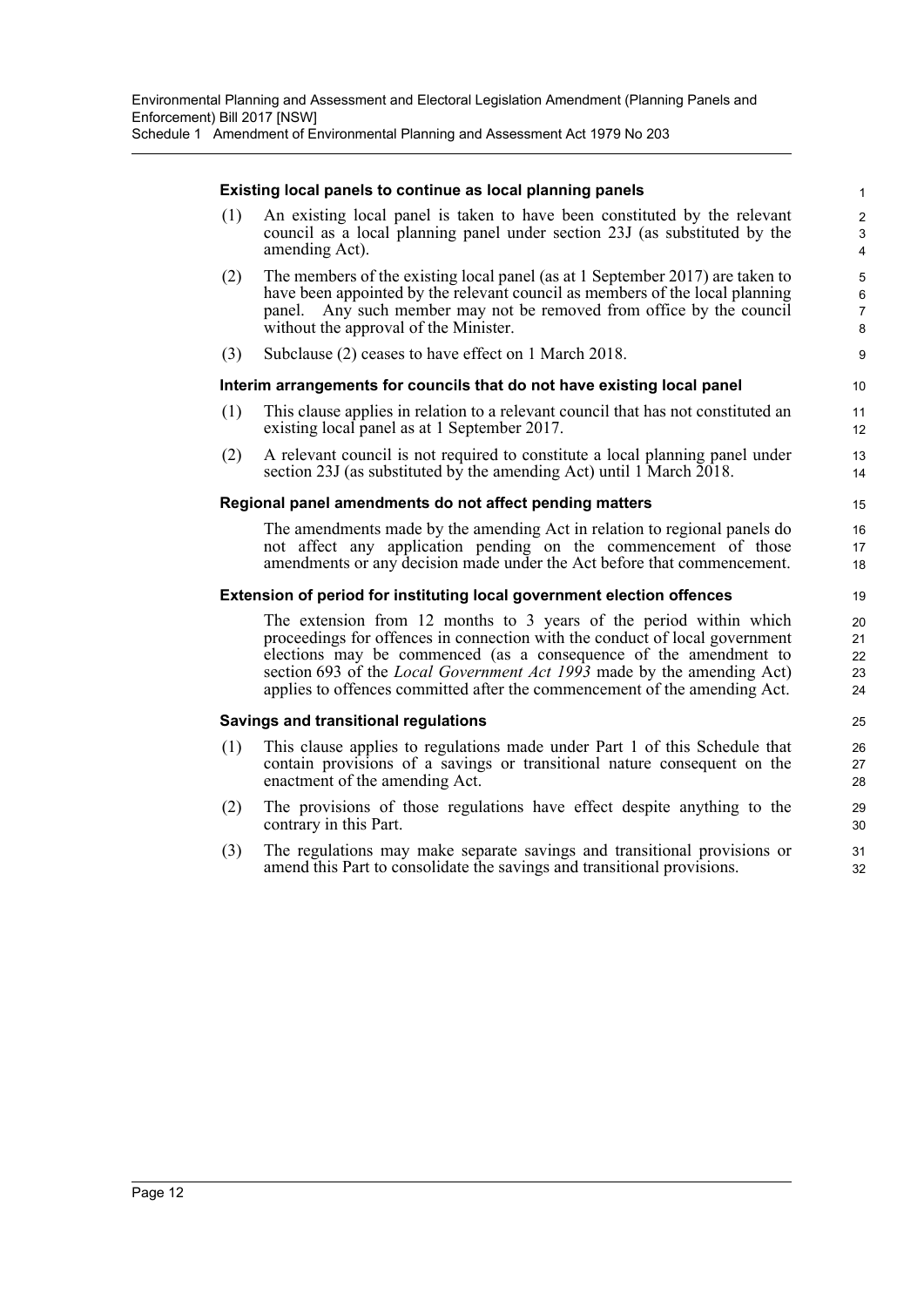## <span id="page-15-0"></span>**Schedule 2 Amendment of Environmental Planning and Assessment Regulation 2000**

### **Part 6, Division 16**

Insert after Division 15 of Part 6:

## **Division 16 Provisions relating to local planning panels exercising consent authority functions**

## **124H Development applications where land is in 2 or more local government areas**

If a single local planning panel has been established for 2 or more councils, a separate development application for proposed development situated in the areas of more than 1 of those councils must be lodged with each council for an area in which the proposed development is situated.

## **124I Procedural matters related to determination of development applications**

- (1) A local planning panel may, for the purpose of determining a development application (or an application to modify a development consent):
	- (a) obtain assessment reports, in addition to any assessment report or other information provided by a relevant council in dealing with the application, and
	- (b) obtain other technical advice or assistance as the panel thinks fit.
- (2) If a development consent is granted by a local planning panel subject to a condition referred to in section 80 (3) or 80A (2) of the Act, the panel is taken to be satisfied as to a matter specified in the condition if the council for the area in which the land on which the development is to be carried out notifies the chairperson of the panel in writing that the matter specified in the condition has been satisfied.

#### **124J Procedural matters relating to determination of applications to modify consents**

A local planning panel may carry out consultation for the purposes of section 96 (2) (b) of the Act by directing the general manager of a council for an area in which the development the subject of the consent is to be carried out to consult with the relevant Minister, public authority or approval body on behalf of the panel.

25 26

1  $\mathfrak{p}$ 

3 4

5 6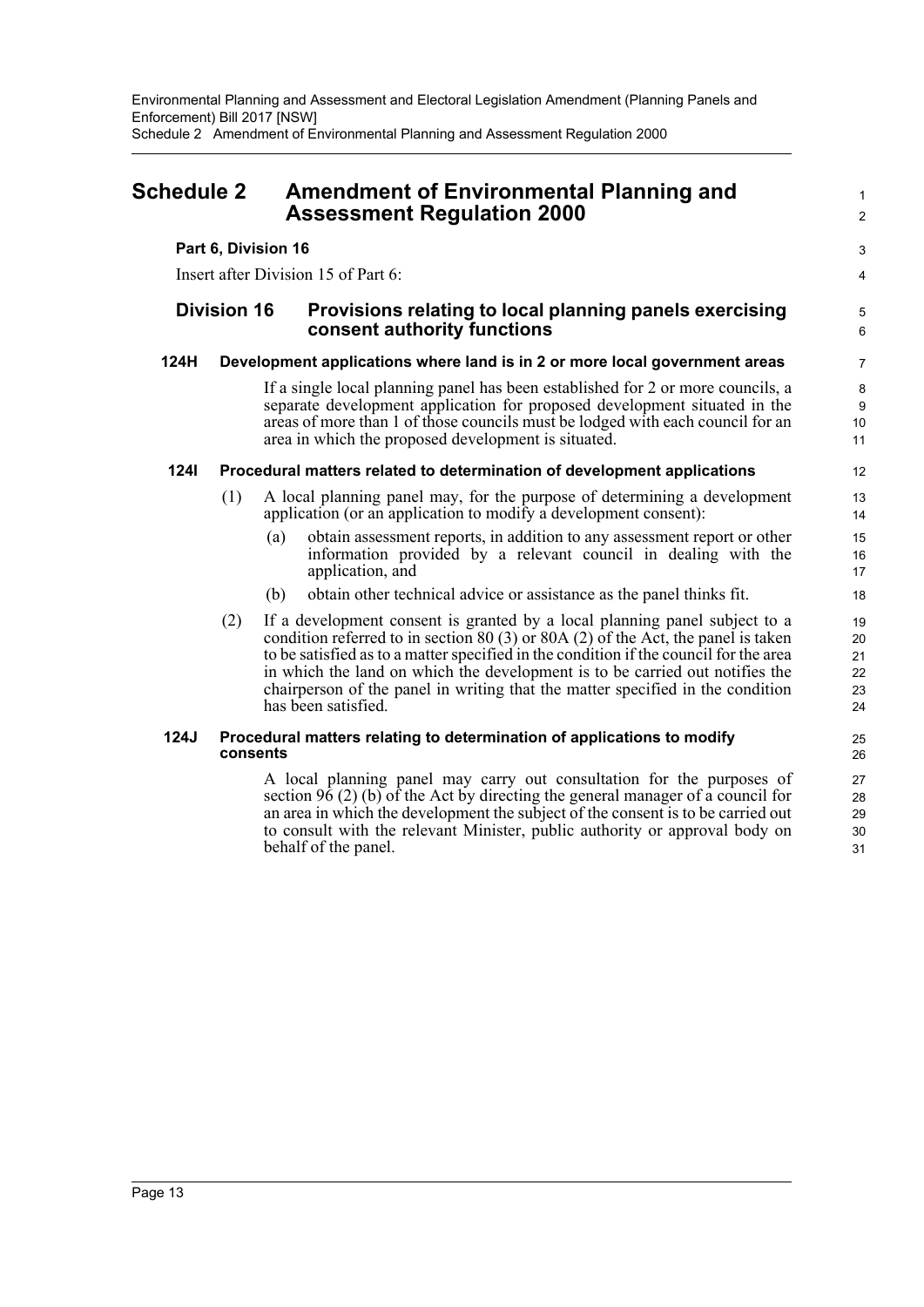Environmental Planning and Assessment and Electoral Legislation Amendment (Planning Panels and Enforcement) Bill 2017 [NSW] Schedule 3 Amendment of State Environmental Planning Policy (State and Regional Development) 2011

<span id="page-16-0"></span>

| <b>Schedule 3</b> |                             | <b>Amendment of State Environmental Planning</b><br><b>Policy (State and Regional Development) 2011</b>                                                                                                                                                                                                                                                 | $\mathbf{1}$<br>$\overline{c}$ |
|-------------------|-----------------------------|---------------------------------------------------------------------------------------------------------------------------------------------------------------------------------------------------------------------------------------------------------------------------------------------------------------------------------------------------------|--------------------------------|
| [1]               | <b>Clause 4 Definitions</b> |                                                                                                                                                                                                                                                                                                                                                         | 3                              |
|                   |                             | Omit "Schedule 4A to the Act" from the definition of <i>sensitive coastal location</i> .                                                                                                                                                                                                                                                                | 4                              |
|                   |                             | Insert instead "Schedule 7".                                                                                                                                                                                                                                                                                                                            | $\overline{5}$                 |
| [2]               |                             | <b>Clause 20 Development to which Part applies</b>                                                                                                                                                                                                                                                                                                      | 6                              |
|                   |                             | Omit "Schedule 4A to the Act". Insert instead "Schedule 7".                                                                                                                                                                                                                                                                                             | $\overline{7}$                 |
| [3]               |                             | <b>Clause 22 Staged development functions for development exceeding minimum</b><br>capital investment values                                                                                                                                                                                                                                            | 8<br>9                         |
|                   |                             | Omit "Schedule 4A to the Act". Insert instead "Schedule 7".                                                                                                                                                                                                                                                                                             | 10                             |
| [4]               | <b>Schedule 7</b>           |                                                                                                                                                                                                                                                                                                                                                         | 11                             |
|                   |                             | Insert at the end of the Policy:                                                                                                                                                                                                                                                                                                                        | 12                             |
|                   | <b>Schedule 7</b>           | Development for which regional panels may<br>be authorised to exercise consent authority<br>functions of councils                                                                                                                                                                                                                                       | 13<br>14<br>15                 |
|                   | 1                           | <b>Definitions</b>                                                                                                                                                                                                                                                                                                                                      | 16                             |
|                   | (1)                         | In this Schedule:                                                                                                                                                                                                                                                                                                                                       | 17                             |
|                   |                             | <i>capital investment value</i> has the same meaning as in the regulations under the<br>Act.                                                                                                                                                                                                                                                            | 18<br>19                       |
|                   |                             | coastal zone has the same meaning as in the Coastal Management Act 2016.                                                                                                                                                                                                                                                                                | 20                             |
|                   |                             | <b>Crown development</b> means development carried out by or on behalf of the<br>Crown (within the meaning of Division 4 of Part 4 of the Act).                                                                                                                                                                                                         | 21<br>22                       |
|                   |                             | eco-tourist facility means a building or place used for tourist and visitor<br>accommodation, function centres or environmental facilities that is located in<br>a natural environment and is primarily used for activities involving education<br>about, or the interpretation, cultural understanding or appreciation of, the<br>natural environment. | 23<br>24<br>25<br>26<br>27     |
|                   |                             | <i>metropolitan coastal zone</i> means that part of the coastal zone between the<br>northern boundary of the local government area of Newcastle City and the<br>southern boundary of the local government area of Shellharbour City.                                                                                                                    | 28<br>29<br>30                 |
|                   |                             | <i>rail infrastructure facilities</i> has the same meaning as it has in Division 15 of<br>Part 3 of State Environmental Planning Policy (Infrastructure) 2007.                                                                                                                                                                                          | 31<br>32                       |
|                   |                             | <i>road infrastructure facilities</i> has the same meaning as it has in Division 17 of<br>Part 3 of State Environmental Planning Policy (Infrastructure) 2007.                                                                                                                                                                                          | 33<br>34                       |
|                   |                             | sensitive coastal location means any of the following which occur within the<br>coastal zone:                                                                                                                                                                                                                                                           | 35<br>36                       |
|                   |                             | land within 100m above mean high water mark of the sea, a bay or an<br>(a)<br>estuary,                                                                                                                                                                                                                                                                  | 37<br>38                       |
|                   |                             | a coastal lake,<br>(b)                                                                                                                                                                                                                                                                                                                                  | 39                             |
|                   |                             | a declared Ramsar wetland within the meaning of the <i>Environment</i><br>(c)<br>Biodiversity Conservation Act 1999<br>of the<br>Protection<br>and<br>Commonwealth,                                                                                                                                                                                     | 40<br>41<br>42                 |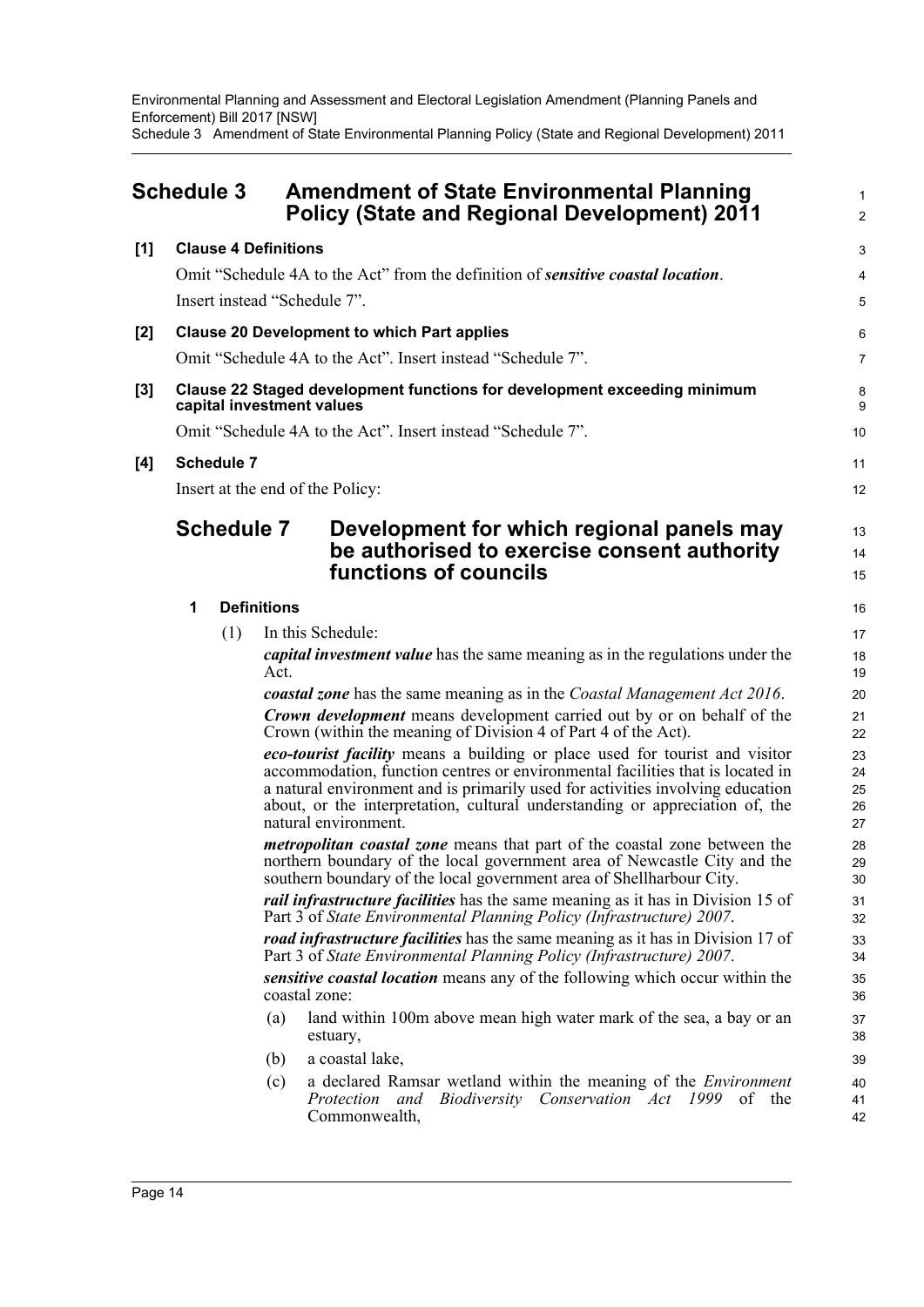Environmental Planning and Assessment and Electoral Legislation Amendment (Planning Panels and Enforcement) Bill 2017 [NSW]

Schedule 3 Amendment of State Environmental Planning Policy (State and Regional Development) 2011

|   |     | (d) | a declared World Heritage property within the meaning of the<br>Environment Protection and Biodiversity Conservation Act 1999 of the<br>Commonwealth,                                                                                                                                                                                                | $\mathbf{1}$<br>$\overline{c}$<br>3 |
|---|-----|-----|------------------------------------------------------------------------------------------------------------------------------------------------------------------------------------------------------------------------------------------------------------------------------------------------------------------------------------------------------|-------------------------------------|
|   |     | (e) | land declared as a marine park or an aquatic reserve under the <i>Marine</i><br>Estate Management Act 2014,                                                                                                                                                                                                                                          | $\overline{\mathbf{4}}$<br>5        |
|   |     | (f) | land within 100m of any of the following:                                                                                                                                                                                                                                                                                                            | 6                                   |
|   |     |     | the water's edge of a coastal lake,<br>(i)                                                                                                                                                                                                                                                                                                           | $\overline{7}$                      |
|   |     |     | land to which paragraph $(c)$ , $(d)$ or $(e)$ applies,<br>(ii)                                                                                                                                                                                                                                                                                      | $\bf 8$                             |
|   |     |     | land reserved under the National Parks and Wildlife Act 1974,<br>(iii)                                                                                                                                                                                                                                                                               | $\boldsymbol{9}$                    |
|   |     |     | (iv)<br>land to which State Environmental Planning Policy No $14-$<br><i>Coastal Wetlands applies,</i>                                                                                                                                                                                                                                               | 10<br>11                            |
|   |     | (g) | residential land (within the meaning of State Environmental Planning<br><i>Policy No 26—Littoral Rainforests</i> ) that is within a distance of 100m<br>from the outer edge of the heavy black line on the series of maps held<br>in the Department and marked "State Environmental Planning Policy<br>No 26—Littoral Rainforests (Amendment No 2)". | 12<br>13<br>14<br>15<br>16          |
|   |     |     | subdivision of land does not include a boundary adjustment, a strata<br>subdivision, or a community title subdivision associated with another<br>development that has been approved.                                                                                                                                                                 | 17<br>18<br>19                      |
|   | (2) |     | Words and expressions in this Schedule have (subject to subclause (1)) the<br>same meaning as they have in the standard instrument prescribed by the<br>Standard Instrument (Local Environmental Plans) Order 2006.                                                                                                                                  | 20<br>21<br>22                      |
| 2 |     |     | <b>Excluded development</b>                                                                                                                                                                                                                                                                                                                          | 23                                  |
|   |     |     | Development of a class or description otherwise set out in this Schedule is<br>excluded from this Schedule if it is:                                                                                                                                                                                                                                 | 24<br>25                            |
|   |     | (a) | complying development, or                                                                                                                                                                                                                                                                                                                            | 26                                  |
|   |     | (b) | development for which development consent is not required, or                                                                                                                                                                                                                                                                                        | 27                                  |
|   |     | (c) | development that is State significant development, or                                                                                                                                                                                                                                                                                                | 28                                  |
|   |     | (d) | development for which a person or body other than a council is the<br>consent authority, or                                                                                                                                                                                                                                                          | 29<br>30                            |
|   |     | (e) | development within the area of the City of Sydney.                                                                                                                                                                                                                                                                                                   | 31                                  |
| 3 |     |     | General development over \$30 million                                                                                                                                                                                                                                                                                                                | 32                                  |
|   |     |     | Development that has a capital investment value of more than \$30 million.                                                                                                                                                                                                                                                                           | 33                                  |
| 4 |     |     | Council related development over \$5 million                                                                                                                                                                                                                                                                                                         | 34                                  |
|   |     |     | Development that has a capital investment value of more than \$5 million if:                                                                                                                                                                                                                                                                         | 35                                  |
|   |     | (a) | a council for the area in which the development is to be carried out is<br>the applicant for development consent, or                                                                                                                                                                                                                                 | 36<br>37                            |
|   |     | (b) | the council is the owner of any land on which the development is to be<br>carried out, or                                                                                                                                                                                                                                                            | 38<br>39                            |
|   |     | (c) | the development is to be carried out by the council, or                                                                                                                                                                                                                                                                                              | 40                                  |
|   |     | (d) | the council is a party to any agreement or arrangement relating to the<br>development (other than any agreement or arrangement entered into<br>under the Act or for the purposes of the payment of contributions by a<br>person other than the council).                                                                                             | 41<br>42<br>43<br>44                |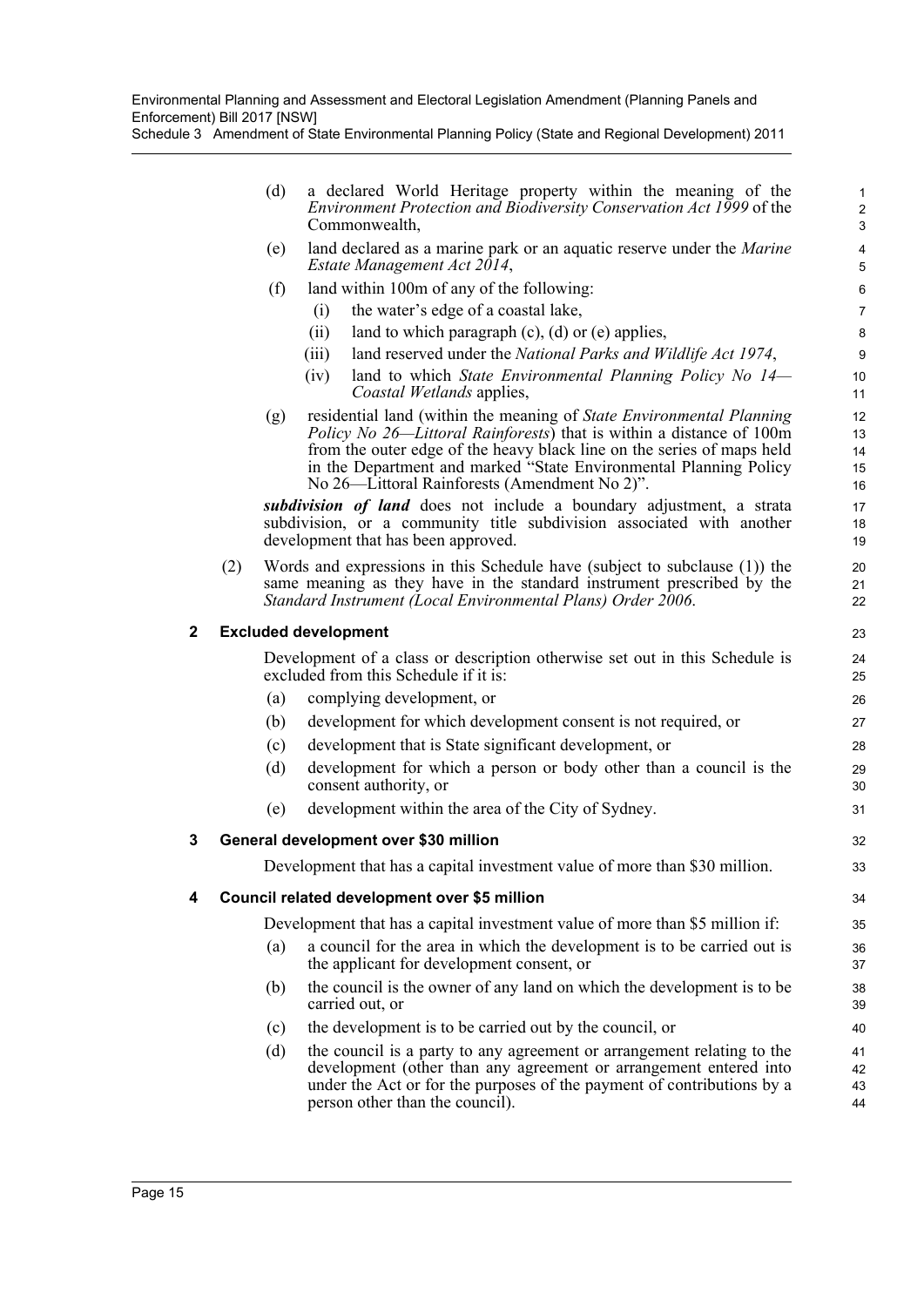| 5  |                            | Crown development over \$5 million                                                                                                                                                                                                                                                                | 1                              |
|----|----------------------------|---------------------------------------------------------------------------------------------------------------------------------------------------------------------------------------------------------------------------------------------------------------------------------------------------|--------------------------------|
|    |                            | Crown development that has a capital investment value of more than<br>\$5 million.                                                                                                                                                                                                                | $\overline{2}$<br>3            |
| 6  |                            | Private infrastructure and community facilities over \$5 million                                                                                                                                                                                                                                  | 4                              |
|    |                            | Development that has a capital investment value of more than \$5 million for<br>any of the following purposes:                                                                                                                                                                                    | 5<br>6                         |
|    | (a)                        | air transport facilities, electricity generating works, port facilities, rail<br>infrastructure facilities, road infrastructure facilities, sewerage systems,<br>telecommunications facilities, waste or resource management facilities,<br>water supply systems, or wharf or boating facilities, | $\overline{7}$<br>8<br>9<br>10 |
|    | (b)                        | affordable housing, child care centres, community facilities,<br>correctional centres, educational establishments, group homes, health<br>services facilities or places of public worship.                                                                                                        | 11<br>12<br>13                 |
| 7  |                            | Eco-tourist facilities over \$5 million                                                                                                                                                                                                                                                           | 14                             |
|    |                            | Development for the purpose of eco-tourist facilities that has a capital<br>investment value of more than \$5 million.                                                                                                                                                                            | 15<br>16                       |
| 8  |                            | Particular designated development                                                                                                                                                                                                                                                                 | 17                             |
|    |                            | Development for the purposes of:                                                                                                                                                                                                                                                                  | 18                             |
|    | (a)                        | extractive industries, which meet the requirements for designated<br>development under clause 19 of Schedule 3 to the <i>Environmental</i><br>Planning and Assessment Regulation 2000, or                                                                                                         | 19<br>20<br>21                 |
|    | (b)                        | marinas or other related land and water shoreline facilities, which meet<br>the requirements for designated development under clause 23 of<br>Schedule 3 to the <i>Environmental Planning and Assessment Regulation</i><br>2000, or                                                               | 22<br>23<br>24<br>25           |
|    | (c)                        | waste management facilities or works, which meet the requirements for<br>designated development under clause 32 of Schedule 3 to the<br>Environmental Planning and Assessment Regulation 2000.                                                                                                    | 26<br>27<br>28                 |
| 9  | <b>Coastal subdivision</b> |                                                                                                                                                                                                                                                                                                   | 29                             |
|    |                            | Development within the coastal zone for the purposes of subdivision of the<br>following kind:                                                                                                                                                                                                     | 30<br>31                       |
|    | (a)                        | subdivision of land for any purpose into more than 100 lots, if more than<br>100 of the lots will not be connected to an approved sewage treatment<br>work or system,                                                                                                                             | 32<br>33<br>34                 |
|    | (b)                        | subdivision of land for residential purposes into more than 100 lots, if<br>the land:                                                                                                                                                                                                             | 35<br>36                       |
|    |                            | (i)<br>is not in the metropolitan coastal zone, or                                                                                                                                                                                                                                                | 37                             |
|    |                            | is wholly or partly in a sensitive coastal location,<br>(ii)                                                                                                                                                                                                                                      | 38                             |
|    | (c)                        | subdivision of land for rural-residential purposes into more than 25 lots,<br>if the land:                                                                                                                                                                                                        | 39<br>40                       |
|    |                            | is not in the metropolitan coastal zone, or<br>(i)                                                                                                                                                                                                                                                | 41                             |
|    |                            | is wholly or partly in a sensitive coastal location.<br>(ii)                                                                                                                                                                                                                                      | 42                             |
| 10 |                            | Development subject to delays in determination                                                                                                                                                                                                                                                    | 43                             |
|    |                            | Development that has a capital investment value of more than \$10 million but<br>less than \$30 million:                                                                                                                                                                                          | 44<br>45                       |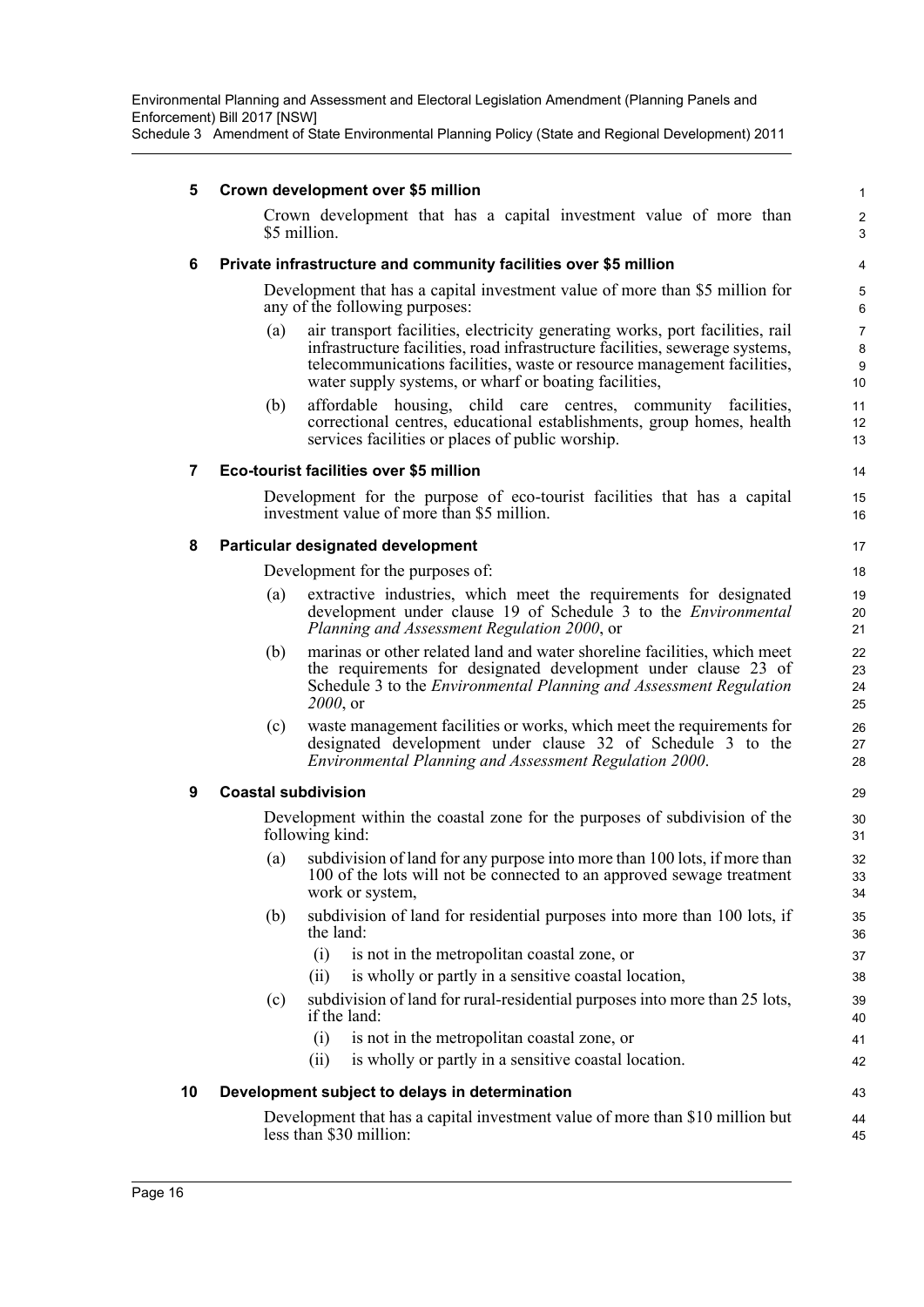| Schedule 3 Amendment of State Environmental Planning Policy (State and Regional Development) 2011 |  |
|---------------------------------------------------------------------------------------------------|--|
|---------------------------------------------------------------------------------------------------|--|

(a) for which a development application to the relevant council has been lodged but not determined within 120 days after the application was lodged, and

(b) that is the subject of a written request to that council by the applicant for the application to be dealt with by a regional panel,

unless the chairperson of the regional panel concerned determines that the delay in determining the development application was caused by the applicant.

#### **11 Development in council areas where development assessment unsatisfactory**

- (1) Development within the area of a particular council for particular purposes designated by the Minister by order published on the NSW legislation website.
- (2) Such an order cannot be made unless the Minister is satisfied that the performance of the council concerned in dealing with development matters has not met applicable performance criteria.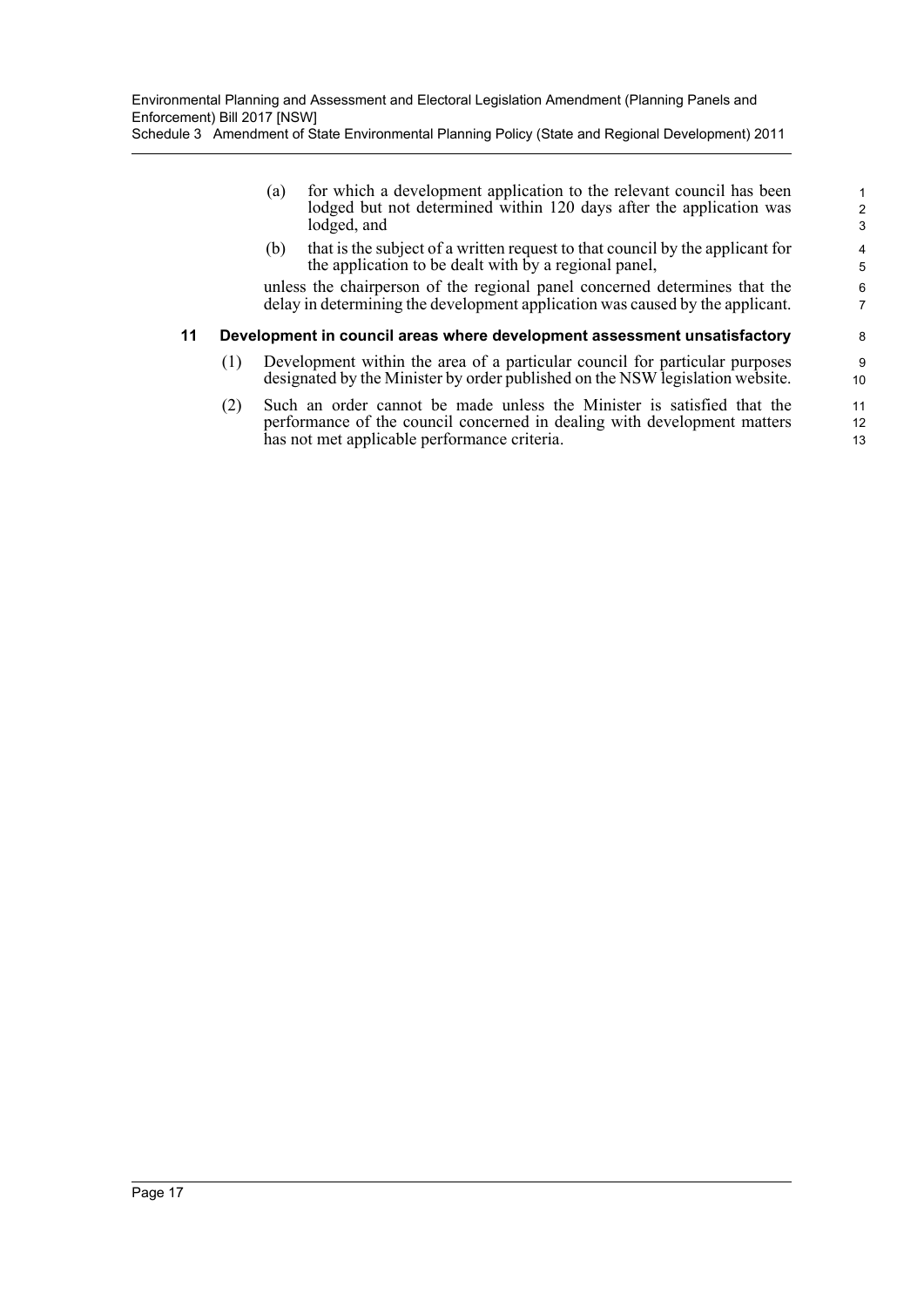## <span id="page-20-0"></span>**Schedule 4 Amendment of Parliamentary Electorates and Elections Act 1912 No 41**

### **Section 21CA**

Insert after section 21C:

#### **21CA Enforcement functions of Electoral Commission with respect to local government elections**

(1) The Electoral Commission may institute proceedings for offences under the *Local Government Act 1993* in connection with the conduct of local government elections. This subsection operates to extend and not limit the persons who may institute proceedings for those offences.

1  $\mathfrak{p}$ 

3 4

- (2) A member of staff of the Electoral Commission is an authorised person for the purposes of section 679 (Penalty notices for certain offences) of the *Local Government Act 1993* in connection with offences referred to in subsection  $(1)$ .
- (3) For the purpose of ensuring compliance with the provisions of the *Local Government Act 1993* relating to local government elections, the Electoral Commission may exercise any investigative or other functions the Electoral Commission has under the *Election Funding, Expenditure and Disclosures Act 1981* for the purpose of ensuring compliance with that Act.
- (4) Accordingly, a reference in sections 110, 110A and 110B of the *Election Funding, Expenditure and Disclosures Act 1981* to "this Act" is, in connection with the conduct of local government elections, taken to be a reference to the *Local Government Act 1993* and the regulations under that Act.
- (5) This section extends to local government elections held before the commencement of this section.
- (6) In this section:

*local government election* means an election under the *Local Government Act 1993* for the office of councillor or mayor under that Act (other than an election of mayor by councillors).